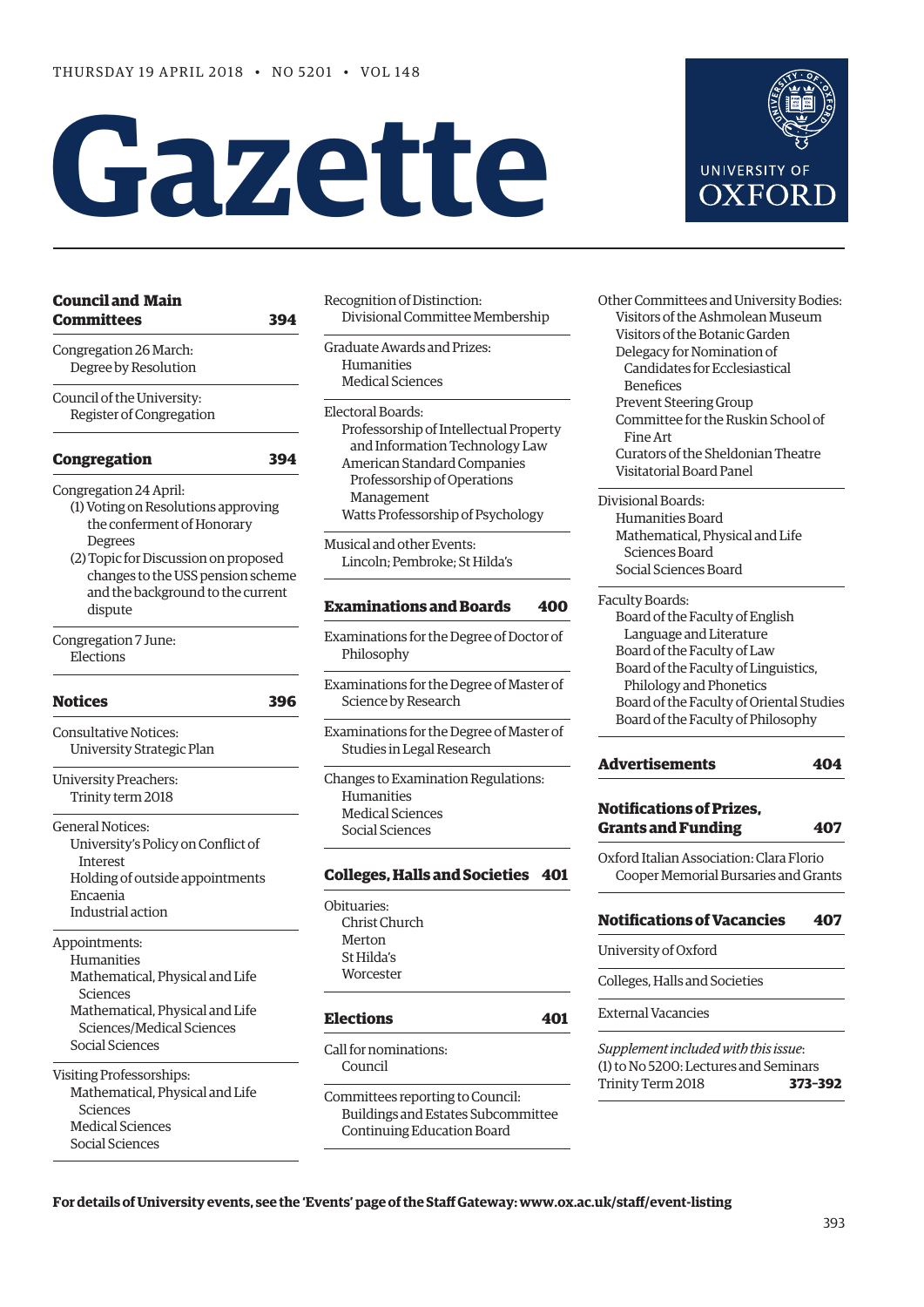# <span id="page-1-0"></span>Council and Main Committees

# Congregation

# **Congregation** 26 March

# **Degree by Resolution**

*This content has been removed as it contains personal information protected under the Data Protection Act.*

#### **Council of the University**

#### **Register of Congregation**

The Vice-Chancellor reports that the following names have been added to the Register of Congregation:

Acikgoz, M S, Mansfield Adhikari, K P, School of Anthropology and Museum Ethnography Bailey, H M, Wadham Billingham, P, Magdalen Blewett, M, Worcester Cash, S J, Legal Services Clarke, N J C, Research Services Collender, G, Keble Curran, C M, Corpus Christi Finlayson-Gray, T, Medical Sciences Divisional Office Ghiabi, M, St Antony's Gill, R J, Education Policy Support Gilson, S A, Magdalen Goodstein, B, IT Services Guy, A, Wolfson Hoerder-Suabedissen, A, Trinity Johnston, J-M, St Anne's Kashyap, R, Nuffield Kerr, G, Nuffield Department of Clinical Medicine Lamb, A, Nuffield Department of Surgical Sciences Lucivero, F, Nuffield Department of Population Health Lythgoe, K, Balliol Midgley, R A, Christ Church Moshenska, J E S, University College Newey, S E, Magdalen Nunes Esposo, C, University Development Office

Oswal, A, Brasenose Perry, JC, Jesus Proud, S R, Subdepartment of Atmospheric, Oceanic and Planetary Physics Reeves, A S, Department of Social Policy and Intervention Schoenrich, R A, Merton Smith, T, NDORMS Thurston, C, St Hilda's Tsiachristas, A, Nuffield Department of Population Health Webber, K J, IT Services Woodrow, C J, Faculty of Clinical Medicine Young, B C, Wolfson

#### **Divisional and Faculty Boards**

For changes in regulations for examinations see 'Examinations and Boards' below.

# **Congregation** 24 April

No notice of opposition or request for adjournment having been received, the Chair will accordingly declare the resolutions at (1) below carried at the meeting.

# **(1) Voting on Resolutions approving the conferment of Honorary Degrees**

(For explanatory note and text of resolution see *Gazette* No 5200, 22 March 2018, p367)

# **(2) Topic for Discussion on proposed changes to the USS pension scheme and the background to the current dispute**

A discussion on 'proposed changes to the USS pension scheme and the background to the current dispute' will take place on 24 April (week 1) at 2pm, open to members of Congregation. There have been a number of significant developments since the original notice was provided in the *Gazette* and there may be still further developments prior to the meeting itself. Given the evolving nature of the negotiations concerning USS, it is recognised that the content of the topic for discussion will reflect the position as it stands at the time of the meeting.

As stated in the original notice of this meeting, Council wishes to reiterate its commitment to enabling the University and its USS staff to look for common ground and enable Oxford to play its full part in developing a sustainable solution to the USS pension issues.

At Council's meeting on Monday 12 March the USS scheme was discussed in some depth and it was agreed by Council that this present discussion should take place. Council also agreed that:

• the Pensions Working Group should actively seek new solutions to the problem of the USS deficit and the sustainability of the scheme. The Working Group will continue to look for ways to develop new approaches that meet the needs of all concerned, and feed these into the discussions which we hope will continue between UUK and the UCU;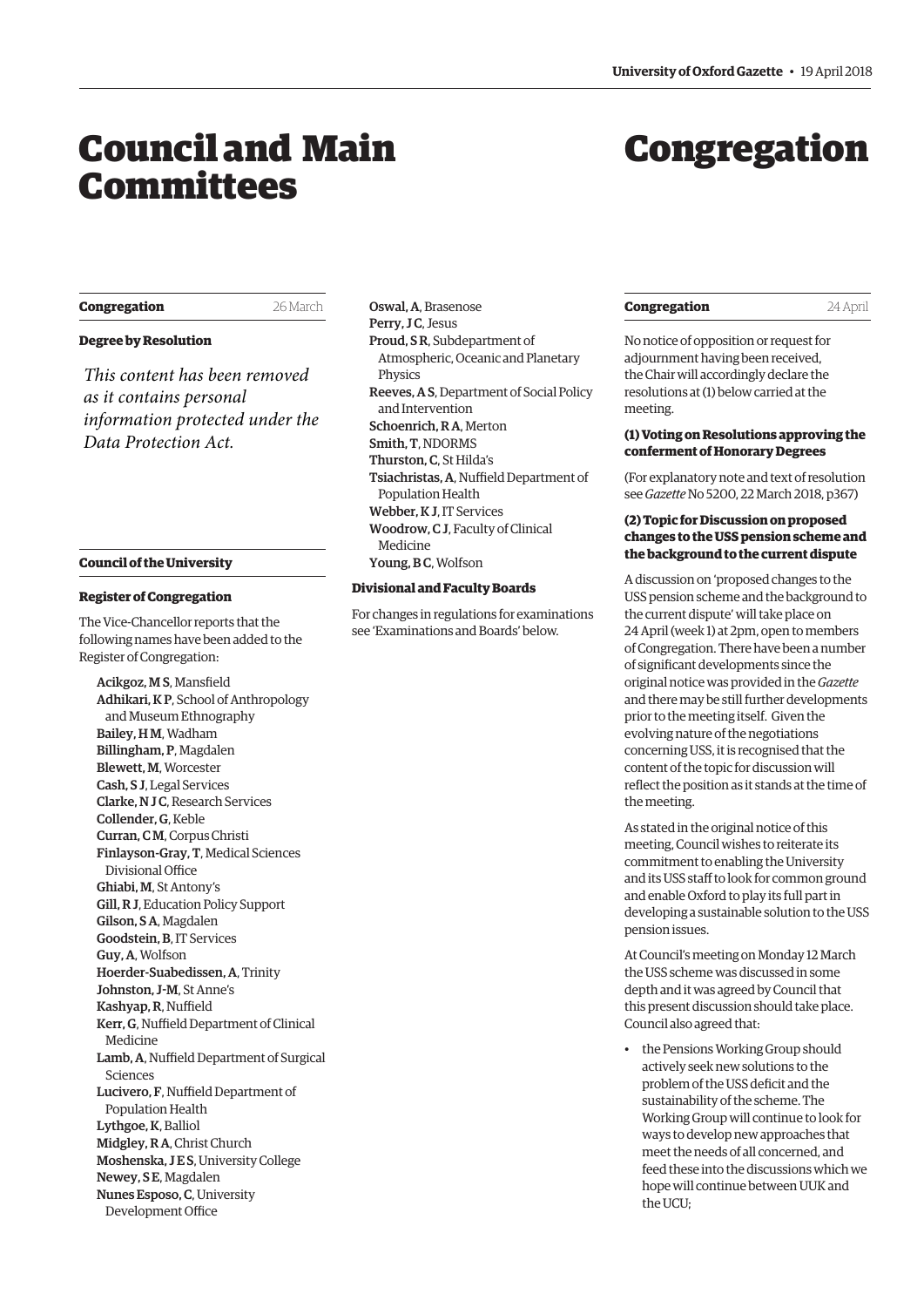- the Pensions Working Group should be expanded to include members of the USS scheme and younger members of the University who may be particularly affected by the proposed changes. In setting up the Working Group, Personnel Committee and Council were guided by concerns about conflict of interest, and so the Working Group's membership was skewed away from those who were current members of the USS scheme. Council now considers that those legitimate concerns are overridden by the need to take full account of the interests of members of the scheme;
- Council wishes to make clear its commitment to ensuring that any consultation on changes to the USS scheme is given sufficient time to have a meaningful effect. The timing of the consultation period will be confirmed as soon as possible. Pensions law requires that the USS valuation concludes by 30 June. The University will ask UUK to press for an extension to that deadline to give more time to take into account all views and suggestions which are offered during the consultation, or to take account of a delay to the whole process.

Since the original notice of this meeting, Council issued the following statement on 4 April 2018.

Council notes the ongoing negotiations between UCU and UUK and will make every reasonable effort to resolve the current dispute within the national framework of USS. Although the outcome of the current negotiations remains unclear, Council will seek to provide pension provision for USS members employed by the University that is of the same standard as currently available, subject to the duties of the Council, as a trustee body, to serve the interests of the University as a whole. Council resolves to treat achieving this objective as an issue of high priority for the University. It will ensure that all members of Council are fully involved in Council's deliberations on pension provision, and that they will regularly review the delivery of the above objective and report to Congregation in a timely and transparent manner.

# **Arrangements for the meeting**

## *Attendance and timings*

The meeting will be held in the Sheldonian Theatre. Attendance at the meeting is open to members of Congregation and to nominated representatives of the Oxford University Student Union (OxfordSU) as agreed in advance by the Vice-Chancellor.

Admittance to the theatre will be on the production of a valid University card and will be on a first-come, first-served basis (places will be reserved for scheduled speakers). The doors of the theatre will open at 1.45pm and will remain open throughout the meeting. The Vice-Chancellor has decided that the wearing of gowns shall be optional on this occasion.

# *Advance notice by speakers*

Those wishing to speak at the meeting are asked to indicate this intention by emailing congregation.meeting@admin. ox.ac.uk at the latest by **noon on Friday 20 April**. It would be helpful if members of Congregation intending to speak would explain in no more than 25 words what issues they wish to cover. Owing to time constraints, it may not be possible to call all those who wish to speak. On the other hand, if time permits, those who have not indicated in advance may have an opportunity to speak.

#### *Transcript*

It is intended that a transcript<sup>1</sup> of the meeting will be published in the *Gazette* of 3 May and, before then, on the Congregation website. As a result of time constraints, it will not be possible to check the report of the proceedings with individual speakers before publication. Speakers are asked to provide [their written texts by email to congregation.](mailto:congregation.meeting@admin.ox.ac.uk) meeting@admin.ox.ac.uk by **9am on Wednesday 25 April**.

#### *Further information*

Further information on the Universities Superannuation Scheme (USS) Valuation [2017 can be found at www.ox.ac.uk/staff/](www.ox.ac.uk/staff/working_at_oxford/finance/oxford-uss) working\_at\_oxford/finance/oxford-uss.

Further information about the meeting can be found on the Congregation Meetings [website at www.admin.ox.ac.uk/councilsec/](www.admin.ox.ac.uk/councilsec/governance/congregation) governance/congregation.

# **Congregation** 7 June

# **Elections**

# COUNCIL

COMMITTEES REPORTING TO COUNCIL Buildings and Estates Subcommittee Continuing Education Board

# OTHER COMMITTEES AND UNIVERSITY **BODIES**

Visitors of the Ashmolean Museum Visitors of the Botanic Garden Delegacy for Nomination of Candidates for Ecclesiastical Benefices Prevent Steering Group Committee for the Ruskin School of Fine Art Curators of the Sheldonian Theatre

#### DIVISIONAL BOARDS

Visitatorial Board Panel

Humanities Board Mathematical, Physical and Life Sciences Board Social Sciences Board

## FACULTY BOARDS

Board of the Faculty of English Language and Literature Board of the Faculty of Law Board of the Faculty of Linguistics, Philology and Phonetics Board of the Faculty of Oriental Studies Board of the Faculty of Philosophy

Details are in the 'Elections' section below.

#### **Note on procedures in Congregation**

¶ Business in Congregation is conducted in accordance with Congregation Regulations 2 of 2002 [\(www.admin.ox.ac.uk/statutes/](http://www.admin.ox.ac.uk/statutes/regulations/529-122.shtml) [regulations/529-122.shtml\). A p](http://www.admin.ox.ac.uk/statutes/regulations/529-122.shtml)rintout of these regulations, or of any statute or other regulations, is available from the Council Secretariat on request. A member of Congregation seeking advice on questions relating to its procedures, other than elections, should contact Mrs F Burchett at the University Offices, Wellington Square (telephone: (2)80199; email: felicity. [burchett@admin.ox.ac.uk\); questions](mailto:felicity.burchett@admin.ox.ac.uk)  relating to elections should be directed to the Elections Officer, Ms S L S Mulvihill [\(telephone: \(2\)80463; email: elections.](mailto:elections.office@admin.ox.ac.uk) office@admin.ox.ac.uk).

<sup>1</sup> The transcript may be edited for legal reasons.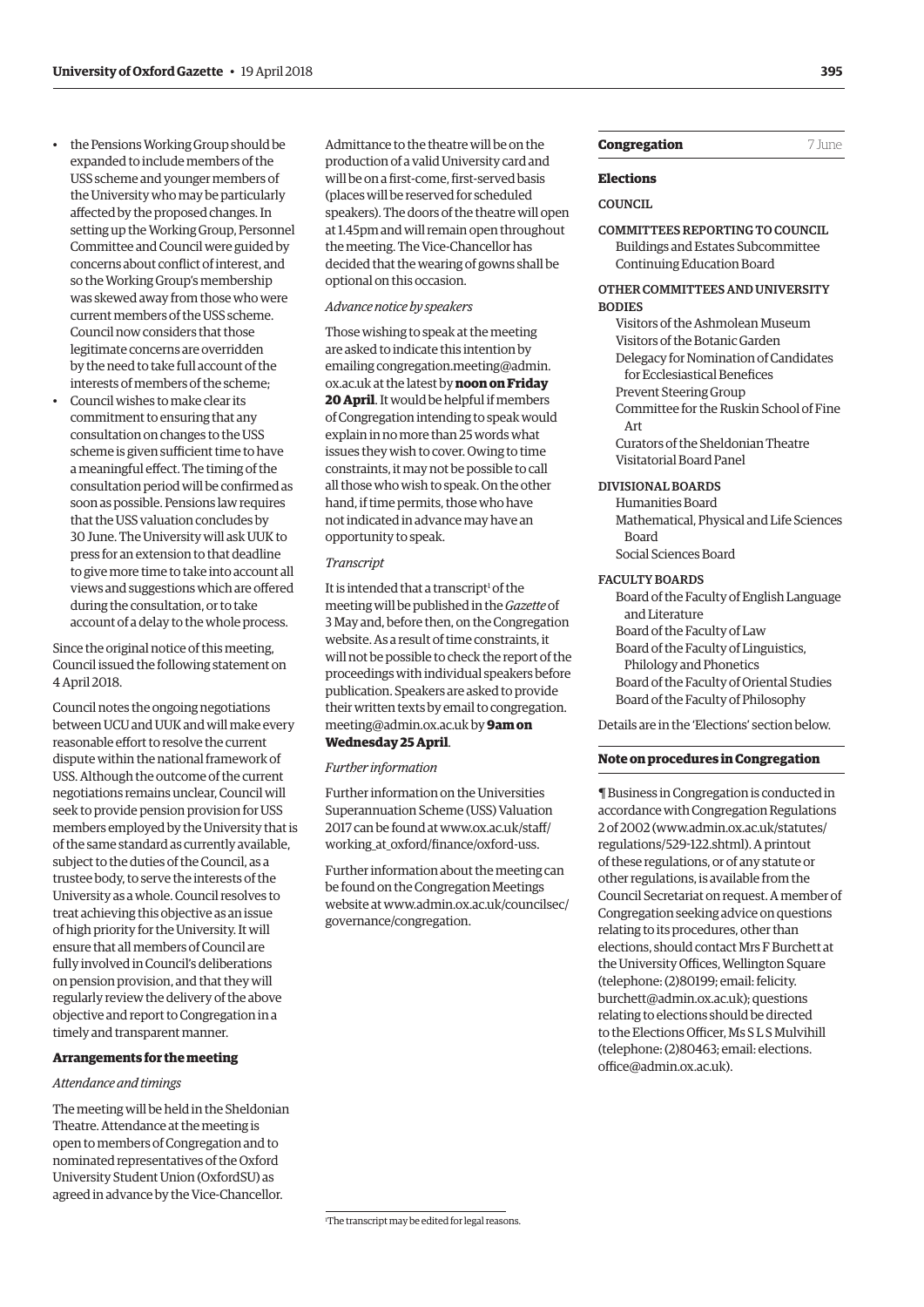# <span id="page-3-0"></span>Notices

# **Consultative Notices**

#### **University Strategic Plan**

Members of the University are invited to attend one of a series of open meetings on the 2018 to 2023 Strategic Plan.

The purpose of the meetings will be to reflect on the input received during the initial phase of the consultation process, and to consider the main elements of the draft plan.

Three events are planned; each will be chaired by the Pro-Vice-Chancellor (Planning and Resources), two of which will be held in partnership with the Pro-Vice-Chancellors for Academic Resources and Information Systems, Education, and Research and Innovation. It is planned that the focus of each meeting will reflect their portfolios of responsibility.

The timings and locations of the remaining meetings are provided below. Members are invited to register using the following link: [www.ox.ac.uk/staff/news-listing/2018-02-](http://www.ox.ac.uk/staff/news-listing/2018-02-26-strategic-plan-2018-23-open-meetings) [26-strategic-plan-2018-23-open-meetings.](http://www.ox.ac.uk/staff/news-listing/2018-02-26-strategic-plan-2018-23-open-meetings)

| Time                              | Focus                  | Location                                |
|-----------------------------------|------------------------|-----------------------------------------|
| Thurs 26 Apr                      | The Strategic          | Richard                                 |
| 4pm                               | Plan with              | Doll Lecture                            |
| (refreshments                     | a focus on             | Theatre. Old                            |
| from 3.30 <sub>pm</sub><br>Week 1 | education              | Road Campus                             |
| Thurs 3 May                       | The Strategic          | Goss Lecture                            |
| 11am                              | Plan with              | Theatre.                                |
| <i>(refreshments</i>              | a focus on             | Medical                                 |
| from 10.30am)                     | research and           | Sciences                                |
| Week <sub>2</sub>                 | widening<br>engagement | Teaching<br>Centre. South<br>Parks Road |

# **University Preachers**

#### **Trinity term 2018**

Thurs 19 Apr, 8am: The Revd Dr Jane Baun, St Bennet's Hall. *Holy Communion (Latin), St Mary's*

Sun 22 Apr, 11am: Dr Paula Gooder, Birmingham Diocese. *St Mark's Day Sermon, Magdalen*

Sun 29 Apr, 10.30am: The Rt Revd Mark Ashcroft, Bishop of Bolton. *University Sermon, St Mary's*

Sun 6 May, 10.30am: The Revd Dr Jeremy Morris, Master, Trinity Hall, Cambridge. *University Sermon, St Mary's*

\*Sun 20 May, 9.45am: The Rt Revd Dr Helen-Ann Hartley, Bishop of Ripon, Diocese of Leeds. *University Sermon (Whit Sunday), Cathedral*

\*Sun 27 May, 6.15pm: The Revd Cannon Andrew Davison, Corpus Christi College, Cambridge. *University Sermon (Trinity Sunday), Queen's*

Sun 17 Jun, 10am: The Revd Canon Jeremy Haselock, Chaplain to Her Majesty the Queen. *St John Baptist's Day Sermon, Magdalen*

\* On this day Doctors will wear their robes

#### **General Notices**

# **University's Policy on Conflict of Interest**

An amendment to Section 8 of the Policy on Conflict of Interest was approved by Council on 12 March 2018. The list of those required to complete annual declarations of interests has been extended to include a number of additional committees. Section 8 now reads as follows:

# '**8. Annual declaration of conflicts of interest**

8.1. In addition to declaring any conflict or potential conflict in accordance with the procedure above, the following postholders are required to submit an annual declaration of interests to the Conflict of Interest Committee:

- the Vice-Chancellor;
- the Pro-Vice-Chancellors with portfolios;
- the Registrar;
- the Proctors and Assessor;
- the Heads of Divisions;
- chairs of such other bodies which govern the University's affairs, and such senior officers as shall be specified by Council in consultation with the Conflict of Interest Committee from time to time;
- directors of subsidiary companies of the University; and
- members and officers regularly in attendance at:
	- o Council;
	- o Audit and Scrutiny Committee;
	- o the Conflict of Interest Committee;
	- o the Planning and Resource Allocation Committee (PRAC);
	- o the Building and Estates Subcommittee of PRAC;
	- o the Strategic Capital Steering Group;
	- o Finance Committee;
	- o Investment Committee;
	- o the Committee to Review Donations;
	- o the Nominations Committee;
	- o the Trusts Management Board;
	- o the Information Technology Committee;
	- o the Divisional Boards; and
	- o other committees, working groups and boards as appropriate, as determined by the Conflict of Interest Committee.

8.2. Persons with grounds to inspect declarations of conflict of interest shall be allowed access at the discretion of the Chair of the Conflict of Interest Committee.'

The amended Policy on Conflict of Interest supersedes the policy approved by Council on 10 July 2017 (Supplement (1) to *Gazette* No 5176, 19 July 2017) and is available in full [at https://researchsupport.admin.ox.ac.uk/](https://researchsupport.admin.ox.ac.uk/governance/integrity/conflict/policy) governance/integrity/conflict/policy.

#### **Holding of outside appointments**

All staff are reminded of the guidelines for holding outside appointments and the conduct of outside work, which are published on the Personnel Services website [at www.admin.ox.ac.uk/personnel/staffinfo/](www.admin.ox.ac.uk/personnel/staffinfo/handbook_acrel/codes/out_appoint) handbook acrel/codes/out appoint.

#### **Encaenia**

# TICKET REGISTRATION FOR ENCAENIA 2018

Ticket registration for Encaenia, taking place this year on Wednesday 20 June, will open online on 24 April. Interested guests are encouraged to visit [www.ox.ac.uk/encaenia](http://www.ox.ac.uk/encaenia)  for information on eligibility, registration process, dress codes, event timings and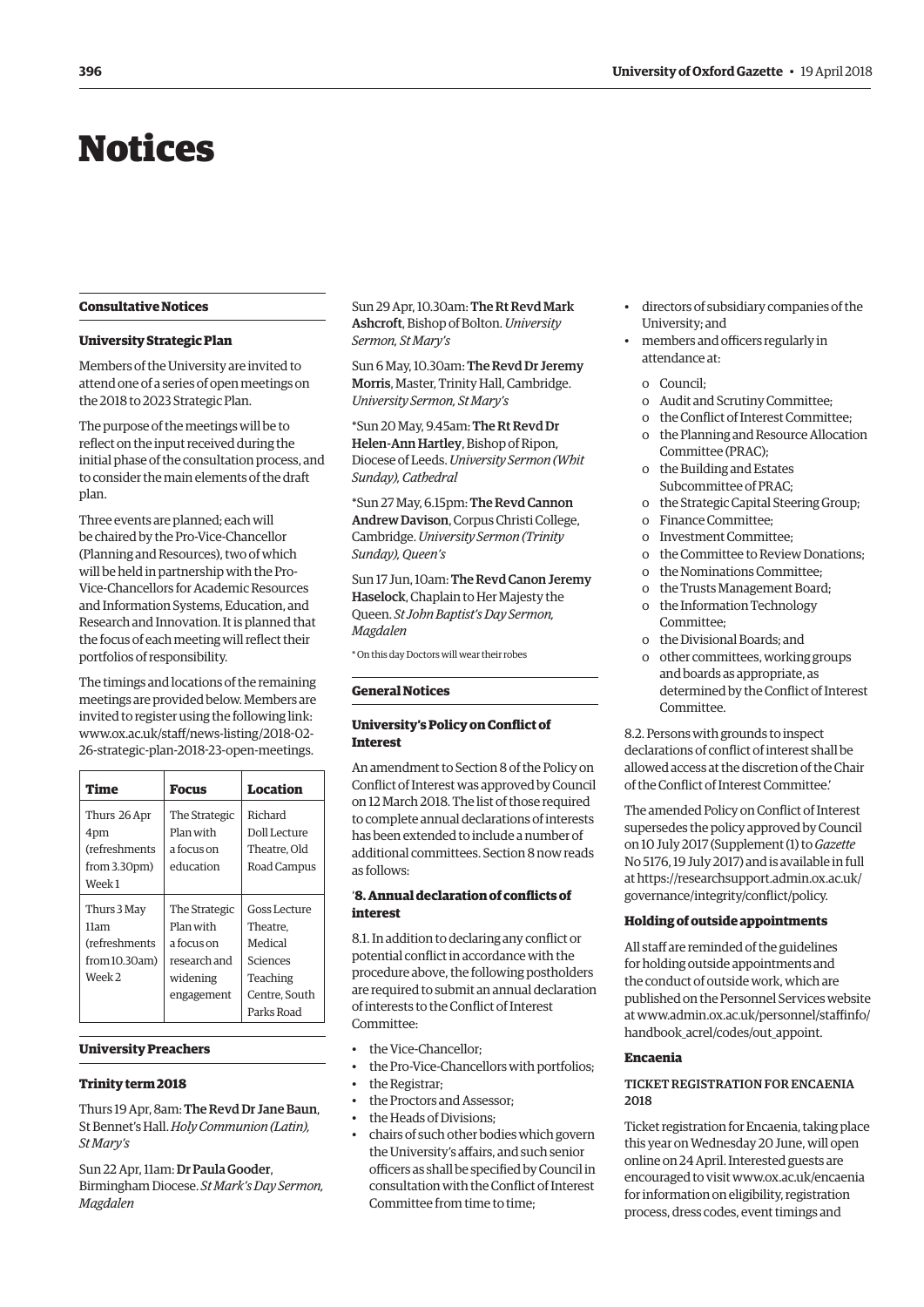answers to frequently asked questions. Invitations to the Encaenia Garden Party will be sent electronically at the end of April to all those eligible to attend.

# LORD CREWE'S BENEFACTION

Heads of House, University Officers (as given in Statute IX), holders of the Oxford degrees of Doctor of Divinity, Civil Law, Medicine, Letters, Science and Music, and the honorands are invited to partake of Lord Crewe's Benefaction to the University on the morning of the ceremony and then to walk in procession to the Sheldonian Theatre. Holders of the Oxford Higher Degrees (described above) who wish to participate are invited to contact the Events Office at [encaenia@admin.ox.ac.uk or](mailto:encaenia@admin.ox.ac.uk) on 01865 280524 for more information. All other guests, listed above, will be sent an invitation by the Events Office.

#### **Industrial action**

The UCU called upon its members to take strike action related to the dispute over proposed changes to the USS on 22, 23, 26, 27 and 28 February, and 5, 6, 7, 8, 12, 13, 14, 15 and 16 March 2018.

As notified in the 8 February issue of the *Gazette*, members of staff who participated in the strike are required to complete a payroll deduction form and send it to the Payroll Office. The form gives authorisation for a deduction of pay equivalent to 1/365 of annual salary to be made for each day of strike action. The form can be downloaded [from the Finance Division's website at www.](www.admin.ox.ac.uk/finance/processes/forms/payroll) admin.ox.ac.uk/finance/processes/forms/ payroll.

Exceptionally, the University has agreed that deductions of pay for strike action taken in this period (22 February to 16 March 2018), will be phased such that a maximum of 5 days' pay will be deducted from each month's pay. University staff are reminded of the requirement to submit payroll deduction forms promptly after taking any strike action. Any cases of exceptional hardship should be raised with a line manager or departmental administrator in the first instance.

#### **Appointments**

#### **Humanities**

# WYKEHAM PROFESSORSHIP OF ANCIENT **HISTORY**

Nino Luraghi, MLitt Venice, PhD Rome, David Magie Class of 1897 Professor of Classics, Princeton, has been appointed to the Wykeham Professorship of Ancient History in the Faculty of Classics with effect from 1 July 2018. Professor Luraghi will be a fellow of New College.

# **Mathematical, Physical and Life Sciences**

## APPOINTMENTS

Timothy Denison, PhD MIT, Royal Academy of Engineering Chair of Emerging Technologies, Department of Engineering Science, from 1 August 2018

Geraldine Wright, DPhil Oxf, Fellow of Hertford, Department of Zoology from 1 October 2018 until 30 September 2023

# REAPPOINTMENTS

Dora Biro, DPhil Oxf, Associate Professor of Animal Behaviour and Fellow of St Hugh's, from 1 October 2018 to retirement

Edith Elkind, PhD Princeton, Associate Professor of Computer Science (Computational Game Theory) in association with Balliol, from 30 September 2018 to retirement

Ashleigh Griffin, PhD Edin, Associate Professor of Evolutionary Biology, Department of Zoology, and Fellow of New College, from 1 October 2018 to retirement

Kayla King, PhD Indiana, Associate Professor of Parasite Biology, Department of Zoology, and Fellow of Christ Church, from 1 October 2018 to retirement

# CONFERMENTS OF TITLE

The Mathematical, Physical and Life Sciences Divisional Board has conferred the title of Associate Professor on the following:

Wes Armour, Oxford e-Research Centre

Jeroen Bergmann, Department of Engineering Science

Alvero Cartea, Mathematical Institute

Andrew Gosler, Institute of Human Sciences

Nicholas Green, Subdepartment Inorganic Chemistry

Claire Gwenlan, Subdepartment Particle Physics

Heather Harrington, Mathematical Institute

Stephen Harris, Department of Plant Sciences

Tom Sanders, Mathematical Institute

Matthias Winkel, Department of **Statistics** 

# **Mathematical, Physical and Life Sciences/Medical Sciences**

#### PROFESSORSHIP OF BIOMATERIALS

Eleanor Phoebe Jane Stride, BEng PhD UCL, Professor of Engineering Science, Oxford Institute of Biomedical Engineering, and Fellow by Special Election in Engineering Science, St Catherine's, has been appointed to the Professorship of Biomaterials in the Nuffield Department of Orthopaedics, Rheumatology and Musculoskeletal Sciences and the Department of Engineering Science with effect from 1 May 2018. Professor Stride will be a fellow of St Edmund Hall.

#### **Social Sciences**

#### DEPARTMENTAL HEADSHIP

The Social Sciences Divisional Board has conferred the Headship of the Oxford Internet Institute on Professor Philip Howard, PhD Northwestern, Professor of Internet Studies and Fellow of Balliol, from 23 April 2018 to 30 September 2021.

# DIRECTORSHIP OF THE OXFORD MARTIN **SCHOOL**

Professor Sir Charles Godfray has been appointed to the Directorship of the Oxford Martin School with effect from 1 February  $2018$ 

# PROFESSORSHIP OF EDUCATION

Diane Elizabeth Mayer, BEd Darling Downs Inst, MEd Canberra, PhD Southern Queensland, Professor of Education and Dean of the Faculty of Education and Social Work, Sydney, has been appointed to the Professorship of Education in the Department of Education with effect from 10 September 2018. Professor Mayer will be a fellow of Harris Manchester.

#### REAPPOINTMENTS

Professor Katharine Burn, Associate Professor of Education (History), Department of Education, from 1 September 2018 until retirement

Professor Daniel Butt, Associate Professor in Political Theory, Department of Politics and International Relations, from 1 September 2018 until retirement

Professor Andrew Eggers, Associate Professor of Quantitative Methods in Comparative Government, Department of Politics and International Relations, from 1 January 2018 until retirement

Professor Jenni Ingram, Associate Professor of Education (Mathematics), Department of Education, from 1 September 2018 until retirement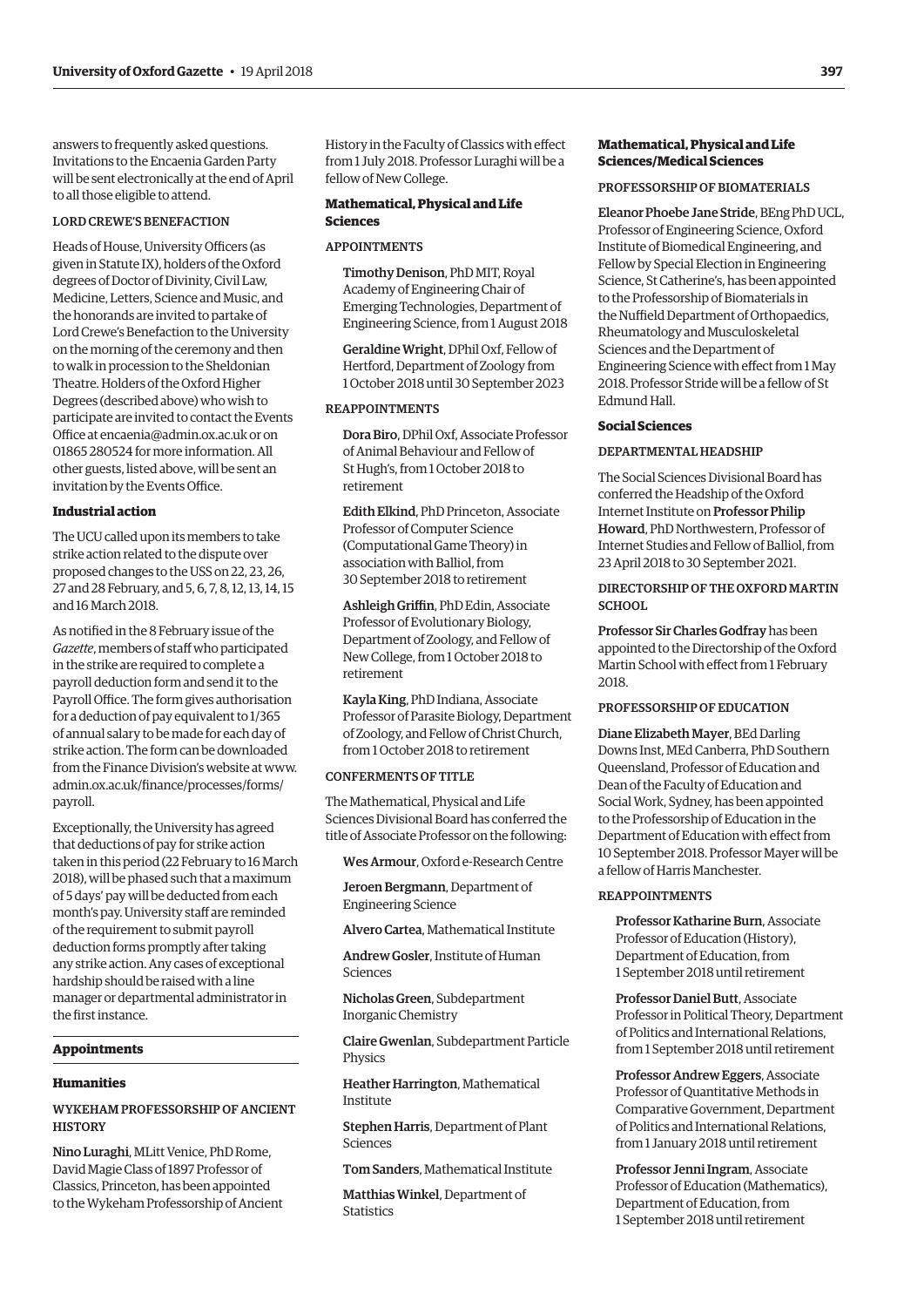Professor Maya Tudor, Associate Professor in Government and Public Policy, Blavatnik School of Government, from 1 April 2018 until retirement

#### APPOINTMENTS

Professor Dapo Akande, LLM LSE, Associate Professor in Law and Public Policy (with title of Professor of Public International Law), Blavatnik School of Government, and Fellow of Exeter, from 1 April 2018

Professor Paul Billingham, PhD Oxf, Associate Professor of Political Theory, Department of Politics and International Relations, and Fellow of Magdalen, from 1 April 2018

# **Visiting Professorships**

# **Mathematical, Physical and Life Sciences**

Dr Christopher Dye, DPhil Oxf, Director of Strategy, Policy and Information, World Health Organisation, has been reappointed Visiting Professor in Zoology for a further period of 3 years from 1 June 2018.

Professor Alex Halliday, PhD Newc, Director, Columbia Earth Institute, Columbia, has been reappointed Visiting Professor in Earth Sciences for a period of 3 years from 1 April 2018.

Dr Vipulkumar Patel, PhD Oxf, Senior Director, Flexible Discovery Unit, GlaxoSmithKline, has been appointed Visiting Professor in Chemistry for a period of 3 years from 20 March 2018.

Laurence J Robb, BSc MSc PhD Witwatersrand, has been reappointed to the title of Visiting Professor in Economic Geology, Department of Earth Sciences, for a period of 3 years from 30 April 2018.

# **Medical Sciences**

The Medical Sciences Board has conferred the title of Visiting Professor of Surgical Trials on Professor Jane Blazeby, BSc, MB ChB, MSc, MD, FRCS (Gen Surg), for a period of 3 years from 26 March 2018.

The Medical Sciences Board has conferred the title of Visiting Professor of Orthopaedic Surgery on Professor Anne Lübbeke-Wolff for a period of 3 years from 26 March 2018.

The Medical Sciences Board has conferred the title of Visiting Professor of Developmental Genetics on Professor Roger Patient, BSc PhD Birm, for a period of 2 years from 1 April 2018.

#### **Social Sciences**

The Social Sciences Division has, on the recommendation of the Oxford Internet Institute, reconferred the title of Visiting Professor on Professor Judy Wajcman for 3 years from 1 November 2018.

#### **Recognition of Distinction**

# **Recognition of Distinction exercise 2018**

# DIVISIONAL COMMITTEE MEMBERSHIP

# *Humanities*

Professor K O'Brien (in the chair) Professor M Collier Professor R Crisp Professor P Fielding Professor D Grimley Professor C Harrison Professor H Harrison Professor J Hoppit Professor C Kelly Professor L Pratt Professor P Probert

# *Mathematical, Physical and Life Sciences*

[www.mplsoxacuk/intranet/academic](www.mplsoxacuk/intranet/academic-appointments/award-of-titles)appointments/award-of-titles

Professor D Bradley (in the chair) Professor A Armstrong Professor M Brouard Professor S J Chapman Professor C Deane Professor G Efstathiou Professor R Ffrench-Constant Professor P Grant Professor L Gray Professor L Herz Professor M Kwiatkowska Professor M Liebeck Professor T Mather Professor G Ratcliffe Professor L Tarassenko Professor J Wheater Professor C Williams

#### *Medical Sciences*

Professor G Screaton (in the chair) Professor J Armitage Professor C Butler Professor K Channon Professor M Costa Professor P Elliott Professor S Lea Professor P Lehner Professor H McShane Professor G McVean Professor A Markham Professor J Mellor Professor R Plummer

Professor A Pollard Professor A Sharrocks Professor A Stein Professor K Watkins

#### *Social Sciences*

[www.socscioxacuk/about/divisional-office/](www.socscioxacuk/about/divisional-officee/recognition-of-distinction-exercise-2018) recognition-of-distinction-exercise-2018

Professor S Whatmore (in the chair) Professor C Adam Professor A Amin Professor J-A Baird Professor A Davies Professor Sir Ian Diamond Professor B Ebbinghaus Professor L Fawcett Professor D Gellner Professor Dame Hazel Genn Professor P Howard Professor P Kemp Professor J Lee-Thorp Professor B Lockwood Professor M Mills Professor R Murphy Professor M Stevens Professor P Tufano Professor H Viles

# **Graduate Awards and Prizes**

*This content has been removed as it contains personal information protected under the Data Protection Act.*

#### **Electoral Boards**

#### **Composition of Electoral Boards**

The composition of the electoral boards to the posts below, proceedings to fill which are currently in progress, is as follows: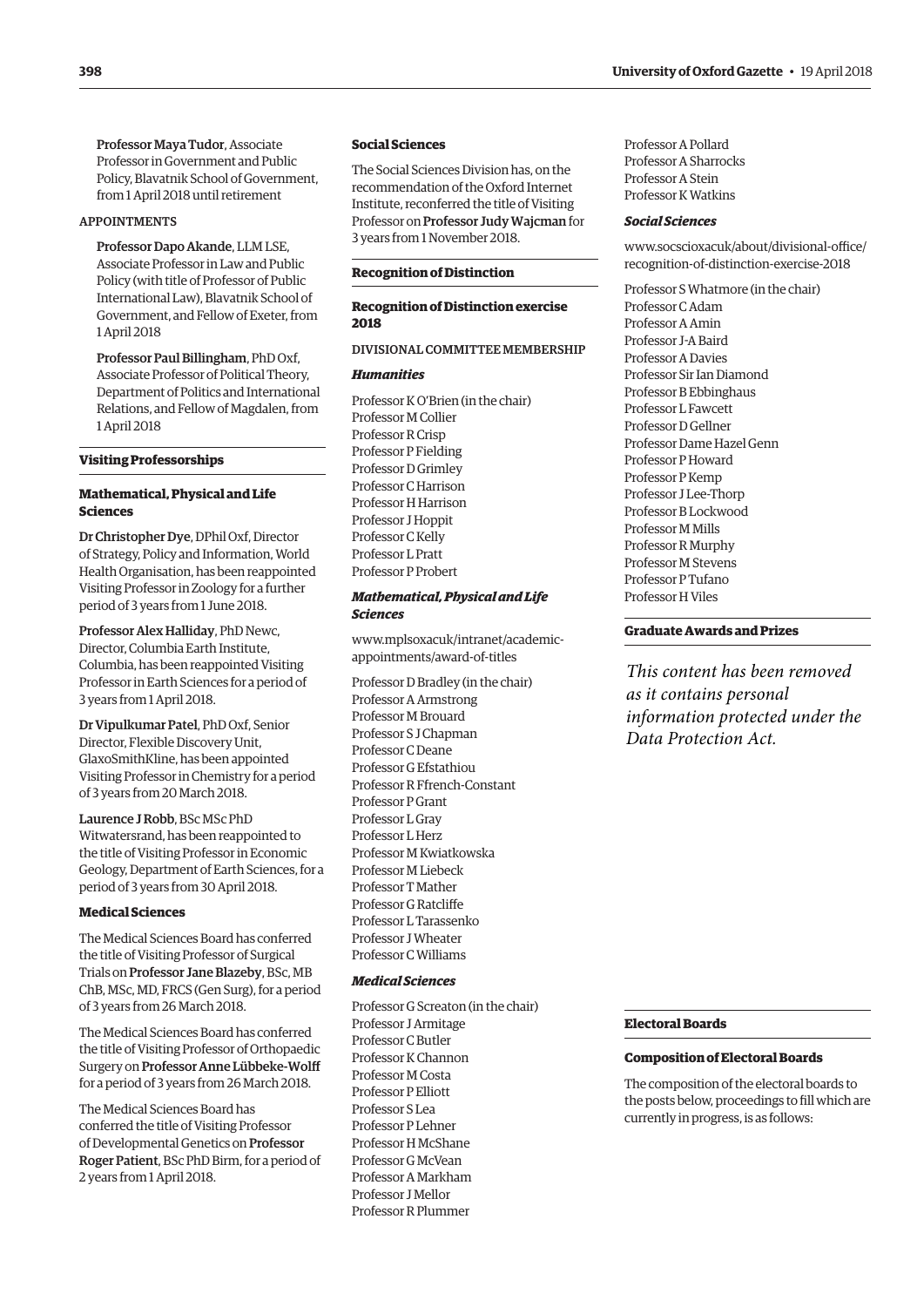# PROFESSORSHIP OF INTELLECTUAL PROPERTY AND INFORMATION TECHNOLOGY LAW

| Principal of St Hugh's |                | Vice-Chancellor <sup>1</sup> |
|------------------------|----------------|------------------------------|
| (in the chair)         |                |                              |
| Master of St Peter's   | ex officio     |                              |
| Professor S Whatmore   |                | Social Sciences              |
|                        | Division       |                              |
| Professor L Bently     | Faculty of Law |                              |
| Professor A Davies     | Faculty of Law |                              |

Professor H MacQueen Faculty of Law Professor T Aplin Council Dr J Pila Council Dr D Leczykiewicz St Peter's

.<br>al Sciences zision llty of Law ulty of Law

*Appointed by*

# AMERICAN STANDARD COMPANIES PROFESSORSHIP OF OPERATIONS MANAGEMENT

#### *Appointed by*

| Warden of St Antony's<br>(in the chair)                         | The Vice-<br>Chancellor <sup>1</sup> |
|-----------------------------------------------------------------|--------------------------------------|
| The Very Revd Dean of<br>Christ Church                          | ex officio                           |
| Professor S Whatmore                                            | Social Sciences<br>Division          |
| Professor S Dopson                                              | Saïd Business<br>School              |
| Professor M Gregory                                             | Saïd Business<br>School              |
| Professor P Tufano                                              | Saïd Business<br>School              |
| Professor G Pisano<br>Professor A Stephen<br>Professor R Barker | Council<br>Council<br>Christ Church  |

# WATTS PROFESSORSHIP OF PSYCHOLOGY

*Appointed by*

|                                             | $\mu$                                |
|---------------------------------------------|--------------------------------------|
| Professor I Walmsley.<br>PVC (in the chair) | The Vice-<br>Chancellor <sup>1</sup> |
| Professor F Gardner                         | Wolfson                              |
| Professor P Harrison                        | Wolfson                              |
| Professor M Johnson                         | Council                              |
| Professor I Tracey                          | Council                              |
| Professor G Screaton                        | Medical Sciences                     |
|                                             | Division                             |
| Professor K Nobre                           | Department of                        |
|                                             | Experimental                         |
|                                             | Psychology                           |
| Professor Dame Vicki                        | Department of                        |
| Bruce                                       | Experimental                         |
|                                             | Psychology                           |
| Professor D Clark                           | Department of                        |
|                                             | Experimental                         |
|                                             | Psychology                           |

1 Appointed by the Vice-Chancellor under the provisions of Statute IX, Sect 10 and 11.

# **Musical and other Events**

## **Lincoln**

# ELMAN POOLE CONCERT

*23 Apr*: Lyskamm Quartet: Haydn and Schumann. Oakeshott Room, followed by a reception. Free. More information [and to register: www.lincoln.ox.ac.uk/](www.lincoln.ox.ac.uk/Elman-Poole-Concert-2018) Elman-Poole-Concert-2018

# **Pembroke**

# LUNCHTIME RECITALS

All recitals take place at 1.10pm in the Pichette Auditorium unless otherwise noted.

*24 Apr*: Sam Bridges, baritone, Guy Newbury, piano: Purcell, Handel, Beethoven, Porter

*1 May*: An-Ting Chang, piano: Chopin, CPE Bach, Chang, Gibbons, Tchaikovsky, Schumann

*8 May, Pembroke College Chapel*: Lucy Evans, flute, Zerlina Vulliamy, trumpet, Emily Adams, violin, Guy Newbury, piano: Martinu, Hindemith, Busser, Beethoven

*15 May*: Jaymee Coonjobeeharry, flute, Frederic Bager, piano: Beethoven, Thea Musgrave, Boulez

*22 May*: Ken-Ee Choong, piano

*29 May*: Chloe Barnes, oboe, Guy Newbury, piano: Bach, Kalliwoda, Howells

*5 Jun*: Johanna Harrison, soprano, Guy Newbury, piano

*12 Jun*: Henry Chandler, violin, Guy Newbury, piano: Beethoven, Franck

# **St Hilda's**

# JACQUELINE DU PRÉ MUSIC BUILDING

The following events will take place at 7.30pm unless otherwise noted. More [information and to register: https://jdp.st](https://jdp.st-hildas.ox.ac.uk/events)hildas.ox.ac.uk/events.

*22 Apr*: Folk Singer Cushion Concerts with Rozzy and Mr Cello: 10am/11am under 5s; noon over 5s

*1.15pm, 26 Apr*: St Hilda's College Lunchtime Recital Series

*4 May*: Jonathan Powell, piano: Shostakovich's 24 Preludes and Fugues; pre-concert talk with Marina Frolova-Walker at 6.45pm; concert live-streamed via our website

*16 May*: Explore Ensemble soloists: works by Joanna Bailie; composer talk at 6pm; concert live-streamed via our website

*10am, 20 May*: Sitar Cushion Concerts with Rozzy and Mr Cello: 10am/11am under 5s; noon over 5s

*25 May*: Tim Horn: Beethoven and Berg in 'Bagatelles after Beethoven'

*6pm, 28 May*: Composer talk with Luke Nickel as part of LHN series; livestreamed via our website

*2 Jun*: Kreutzer Quartet: works featured in novels of Virginia Woolf; pre-concert talk by Dr Lyndall Gordon at 6.45pm; concert live-streamed via our website

*11.30am and 2pm, 4 Jun*: Moving Music for people living with dementia

*8pm, 12 Jun*: ANIMA ensemble: films and animations by students

*6 Jul*: Ensemble Klang: works by Oxford composers and choreographers Malgorzata Dzierzon, Estela Merlos and Dane Hurst; open rehearsals 3–5 July; all events live-streamed via our website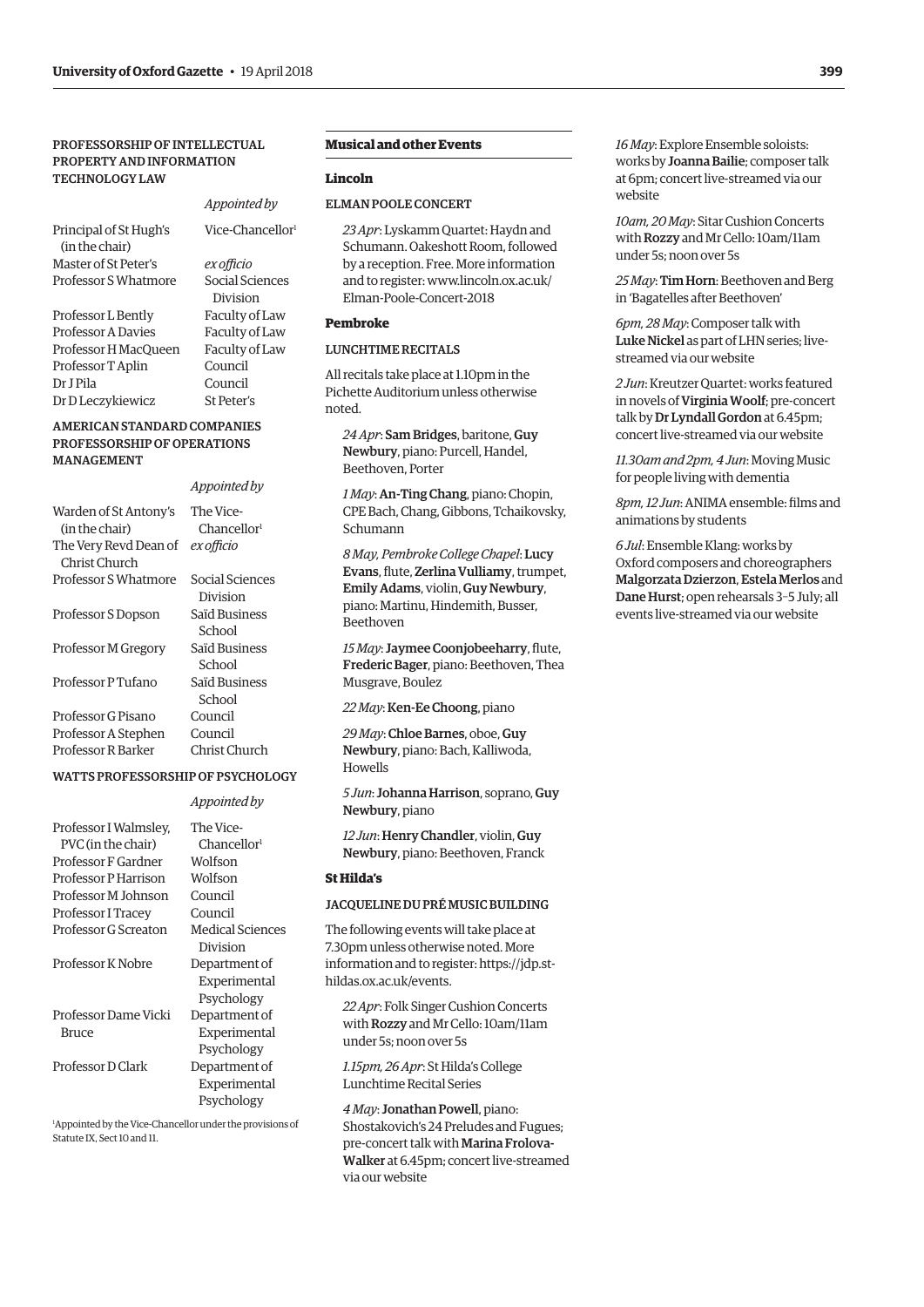# <span id="page-7-0"></span>Examinations and Boards

**Examinations for the Degree of Doctor of Philosophy**

*This content has been removed as it contains personal information protected under the Data Protection Act.*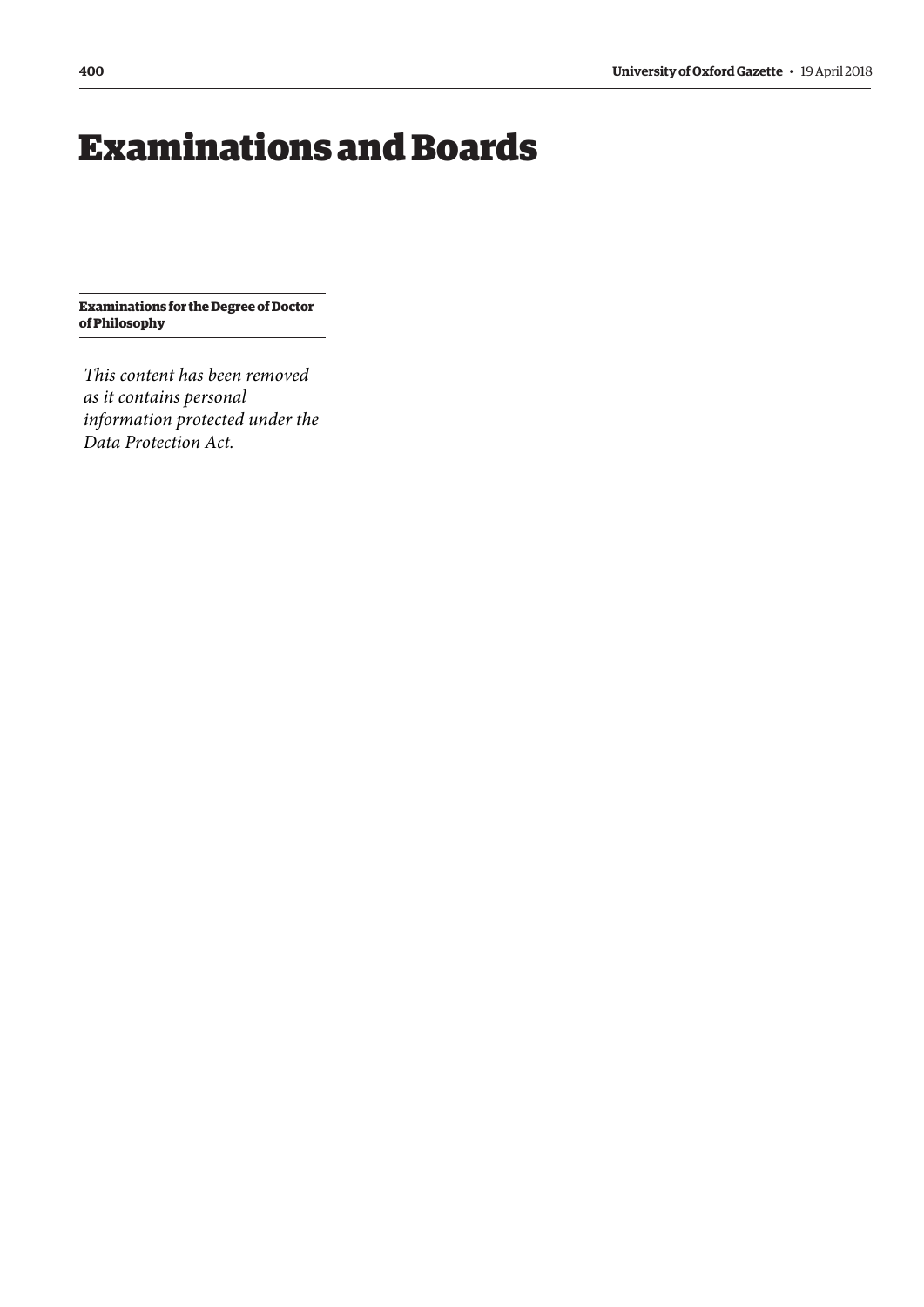# <span id="page-8-0"></span>**Examinations for the Degree of Master of Science by Research**

*This content has been removed as it contains personal information protected under the Data Protection Act.*

**Examinations for the Degree of Master of Studies in Legal Research**

*This content has been removed as it contains personal information protected under the Data Protection Act.*

# **Changes to Examination Regulations**

For the complete text of each regulation listed below and a listing of all changes to regulations for this year to date, please see [https://gazette.web.ox.ac.uk/examination](https://gazette.web.ox.ac.uk/examination-regulations)regulations.

# **Humanities**

#### MA OF STUDIES IN MUSIC

changes to the Oxford 1+1 MBA bridging programme

#### BPHIL

later deadline for choosing subject

FHS OF ANCIENT AND MODERN HISTORY FHS OF CLASSICAL ARCHAEOLOGY AND ANCIENT HISTORY FHS OF CLASSICS AND ORIENTAL

**STUDIES** FHS OF LITERAE HUMANIORES

new option paper

#### **Medical Sciences**

PRELIMS IN MEDICINE (PART I)

PRELIMS IN MEDICINE (PART II) change to online submission of written work

#### **Social Sciences**

MPHIL IN ECONOMICS change to option paper title

FHS OF ARCHAEOLOGY AND ANTHROPOLOGY change of option title

# Colleges, Halls and Societies

#### **Obituaries**

# **Christ Church**

- Leather, Russell Allan, BSc, Hon LLD, CEng, FIEE, MIMEMechE, 25 December 2017; 1942. Aged 93.
- Nickerson, Mark Oswald Julian, 2018; 1954.
- Sharrard, Gordon Anthony Wells, MA, DM, 27 October 2017; 1946. Aged 89.

#### **Merton**

- Mr Neil Chakravarty, October 2017; 2000. Aged 35.
- Mr Hugh (Harry) Quick, November 2017; 1950, MA 1957. Aged 87.
- Professor John Roe, 9 March 2018; 1981, Junior Research Fellow 1984–6. Aged 59.
- Mr Robert (Bob) Spearman, Rhodes Scholar, December 2017; 1965, MA 1982. Aged 74.
- Mr James Barrington Wroe, 14 March 2018; 1962. Aged 74.

# **St Hilda's**

Lucy Katherine Henrietta Gostwick, December 2017; 1998. Aged 37. Christine Rose Harris (*née* Hilling), 9 March 2018; 1959. Aged 77.

#### **Worcester**

- Rafael Alvaro Fidel Esteve De Miguel, 20 March 2013; 1950. Aged 88. Richard Frank Gilbert, 16 January 2018; 1958. Aged 80.
- John Charles Harding of Petherton, 6 June 2016; 1948. Aged 88.
- Roland Aubrey Hill, 1 February 2017; 1955. Aged 91.
- John Philip Hodge, 6 May 2017; 1943. Aged 91.
- Desmond Frederic James Hurndall, 5 April 2016; 1939. Aged 96.
- John Illtyd Gillbanks Owen, 18 February 2018; 1954. Aged 84.
- Gavin Devonald Roynon, 2 March 2018; 1956. Aged 81.
- David George Setford, 2010; 1943. Aged 85.
- Evan David Robert Stone, 4 March 2018; 1949. Aged 89.
- John Horton Vernon, 5 July 2015; 1975. Aged 77.

# Elections

Please note: in the tables provided below, the names listed under 'Current/Retiring Member' are simply those of the persons currently in office, whose terms of office are now coming to a close (thereby prompting all the vacancies now advertised for election). When the start date is abbreviated 'wie' (with immediate effect) two possible dates are indicated: if the election is uncontested, the candidate deemed elected will take up office as of the close of the nomination period (10 May); if the election is contested, the candidate elected will take up office following the close of the voting period (7 June).

# **Elections** 7 June

# **Call for nominations**

The nomination period for the elections below will close at **4pm on 10 May**.

#### **Council**

- One member of Congregation elected by Congregation from members of the faculties in the Divisions of Mathematical, Physical and Life Sciences and of Medical Sciences to hold office from MT 2018 to MT 2022 [*vice* Professor Helen I McShane, Harris Manchester]
- One member of Congregation elected by Congregation from members of the faculties in the Divisions of Humanities and of Social Sciences to hold office from MT 2018 to MT 2022 [*vice* Dr Ian M C Watson, Christ Church]
- One member of Congregation, not necessarily being a member of any division and not in any case being nominated in a divisional capacity, elected by Congregation to hold office from MT 2018 to MT 2022 [*vice* Professor Anne E Trefethen, St Cross]

*Note*: Full details of Council's remit, composition, functions and powers [can be found at: www.admin.ox.ac.uk/](www.admin.ox.ac.uk/statutes/783-121.shtml) statutes/783-121.shtml.

Elected members of Council will ordinarily be expected to serve on a small number of other committees (typically between one and three, usually including at least one of the main committees of Council ie PRAC,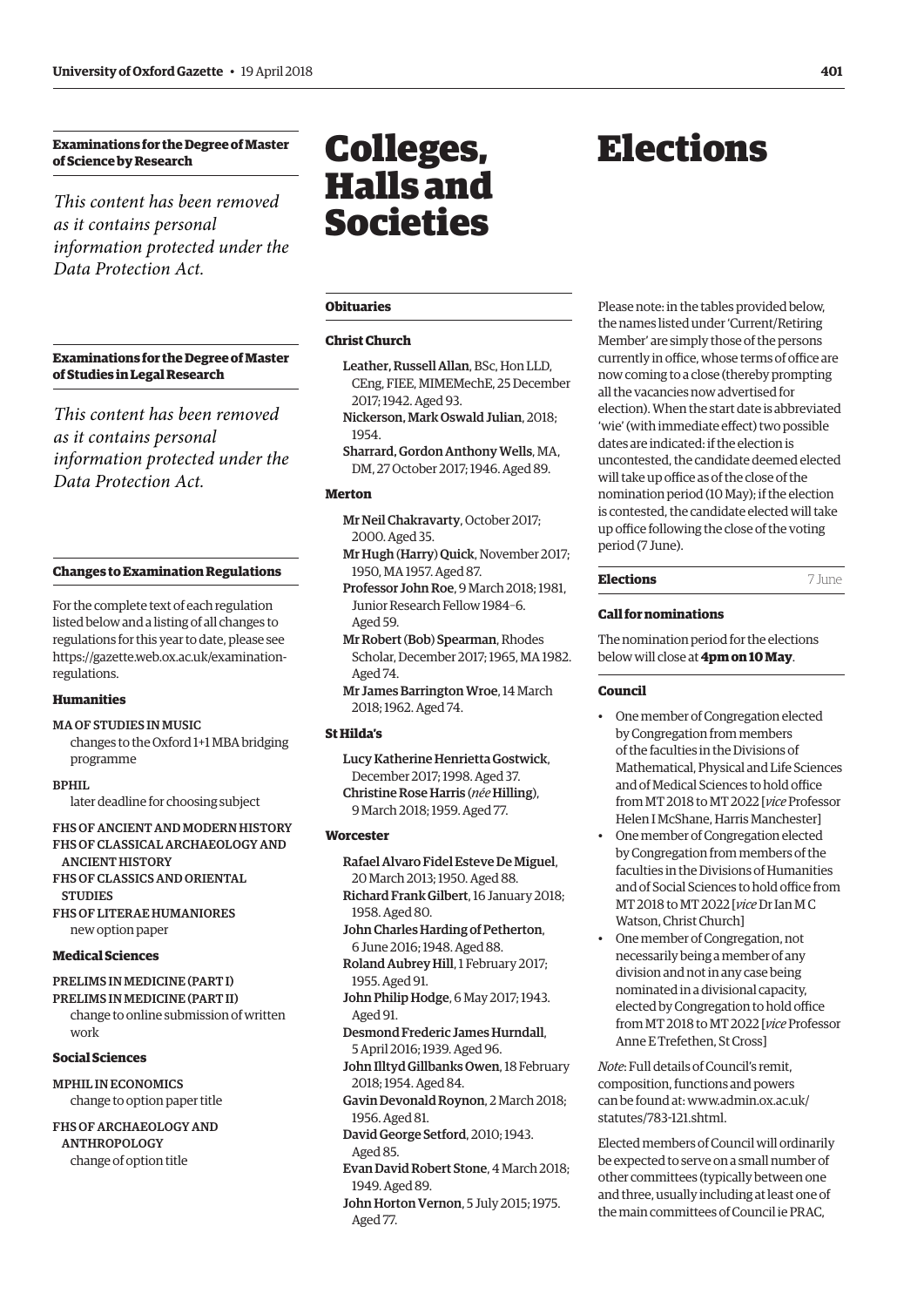GPC, Education Committee, Personnel Committee, Research Committee).

For further information, please contact the Senior Assistant Registrar (Governance) ([nigel.berry@admin.ox.ac.uk\).](mailto:nigel.berry@admin.ox.ac.uk)

# **Committees reporting to Council**

# BUILDINGS AND ESTATES **SUBCOMMITTEE**

• One person elected by Congregation to hold office from MT 2018 to MT 2021 [*vice* Ms Rosie Mortimer, Department of Chemistry]

For further information, please contact the Secretary [\(shaka.obhiozele@admin.ox.ac.](mailto:shaka.obhiozele@admin.ox.ac.uk) [uk\).](mailto:shaka.obhiozele@admin.ox.ac.uk)

# CONTINUING EDUCATION BOARD

• One member of the Department for Continuing Education elected by and from among the members of the department to hold office from MT 2018 to MT 2021 [*vice* Dr Nazila Ghana, Kellogg]

For further information, please contact the Secretary [\(peter.gambles@admin.ox.ac.uk\).](mailto:peter.gambles@admin.ox.ac.uk)

# **Other Committees and University Bodies**

# VISITORS OF THE ASHMOLEAN MUSEUM

• Two members of Congregation elected by Congregation to hold office from MT 2018 to MT 2022 [*vice* Professor A C Clunas, Trinity; Professor M J Snowling, St John's]

*Note*: Further information on the Visitors [can be found at: www.admin.ox.ac.uk/](www.admin.ox.ac.uk/statutes/regulations/489-112.shtml) statutes/regulations/489-112.shtml.

For further information, please contact the Secretary [\(emma.brown@ashmus.ox.ac.uk\).](mailto:emma.brown@ashmus.ox.ac.uk)

# VISITORS OF THE BOTANIC GARDEN

• One person elected by Congregation to hold office from MT 2018 to MT 2021 [*vice* Professor H C J Godfray, Jesus]

For further information, please contact the Secretary [\(stephen.harris@plants.ox.ac.uk\).](mailto:stephen.harris@plants.ox.ac.uk)

# DELEGACY FOR NOMINATION OF CANDIDATES FOR ECCLESIASTICAL **BENEFICES**

• Two members of Convocation elected by Congregation to hold office from MT 2018 to MT 2024 [*vice* Dr Jennifer Strawbridge, Mansfield; The Revd Bruce R L Kinsey, Balliol]

For further information, please contact the Secretary [\(catherine.hemingway@admin.](mailto:catherine.hemingway@admin.ox.ac.uk) [ox.ac.uk\).](mailto:catherine.hemingway@admin.ox.ac.uk)

# PREVENT STEERING GROUP

• Five persons elected by Congregation to hold office with immediate effect to MT 2019 [new positions]

The Prevent Steering Group was established to consider in detail how the University should respond, and give effect to, the statutory Prevent duty. Further information about the work of the group can be found at: www1.admin.ox.ac.uk/councilsec/prevent.

In accordance with part 3 of the resolution approved by Congregation on 31 May 2016, 'That the University's Prevent Steering Group be afforced with a minimum of five elected members of Congregation by 0th week MT 2016', Council ordered an election to be held on 28 July 2016. At its meeting of 5 February 2018, Council ordered an election in Trinity term 2018 for five members of Congregation to hold office until the beginning of Michaelmas term 2019.

Elections to this body are conducted under the regulations set out in Part 8 of Congregation Regulations 2 of 2002.

For further information, please contact the Secretary ([sarah.cowburn@admin.ox.ac.uk\).](mailto:sarah.cowburn@admin.ox.ac.uk)

# COMMITTEE FOR THE RUSKIN SCHOOL OF FINE ART

• Two persons holding teaching posts in the Ruskin School, who shall be elected by all those holding such posts except the Ruskin Master of Drawing under arrangements as per Council Regulation 19 of 2002 to hold office from MT 2018 to MT 2021 [*vice* Professor B D Catling, Linacre; Professor M Chevska, Brasenose]

For further information, please contact the Secretary ([bob.green@ruskin-sch.ox.ac.uk\).](mailto:bob.green@ruskin-sch.ox.ac.uk)

# CURATORS OF THE SHELDONIAN **THEATRE**

• One member of Congregation elected by Congregation to hold office from MT 2018 to MT 2024 [*vice* Professor D A Hills, Lincoln]

*Note*: Further information on the board can [be found at: www.admin.ox.ac.uk/statutes/](www.admin.ox.ac.uk/statutes/regulations/181-084.shtml#_Toc86825837) regulations/181-084.shtml#\_Toc86825837.

For further information, please contact the Secretary ([john.weston@admin.ox.ac.uk\).](mailto:john.weston@admin.ox.ac.uk)

## VISITATORIAL BOARD PANEL

• Four members of Congregation required to engage in academic teaching and/or research either by their written contracts of employment or by established and agreed practice elected by Congregation to hold office from MT 2018 to MT 2022, except where noted [*vice* Professor

M D Goodman, Wolfson; Professor H I McShane, Harris Manchester; Dr Chrystalina Antoniades, Brasenose; Dr Amy Beth Zavatsky, St Edmund Hall (wie to MT 2019)]

*Note*: Further information on the panel can be foun[d at: www.admin.ox.ac.uk/](www.admin.ox.ac.uk/statutes/353-051a.shtml) statutes/353-051a.shtml an[d www.admin.](www.admin.ox.ac.uk/statutes/regulations/248-062.shtml) ox.ac.uk/statutes/regulations/248-062. shtml.

For further information, please contact the Secretary ([ellen.hudspith@admin.ox.ac.uk\).](mailto:ellen.hudspith@admin.ox.ac.uk)

# **Divisional Boards**

# HUMANITIES BOARD

- One person elected by and from among the members of the Faculty of Oriental Studies to hold office with immediate effect to MT 2020 [*vice* Professor Barend Ter Haar, University College]
- One person elected by and from among the members of the Faculty of Philosophy to hold office with immediate effect to MT 2020 [*vice* Dr Chris Timpson, Brasenose]

For further information, please contact the Secretary ([lynne.hirsch@humanities.ox.ac.](mailto:lynne.hirsch@humanities.ox.ac.uk) [uk\).](mailto:lynne.hirsch@humanities.ox.ac.uk)

# MATHEMATICAL, PHYSICAL AND LIFE SCIENCES BOARD

- One person elected by and from among the members of the Faculty of Materials to hold office from MT 2018 to MT 2022 [*vice* Professor M R Castell, Linacre]
- One person elected by and from among the members of the Faculty of Plant Sciences to hold office from MT 2018 to MT 2022 [*vice* Professor R P Jarvis, Wolfson]

For further information, please contact the Secretary ([saira.shaikh@mpls.ox.ac.uk\).](mailto:saira.shaikh@mpls.ox.ac.uk)

# SOCIAL SCIENCES BOARD

- One member elected by and from the academic members of the Faculty of Law to hold office from MT 2018 to MT 2020 [new position]\*
- One member elected by and from the academic members of the Department of Politics and International Relations to hold office from MT 2018 to MT 2020 [new position]\*
- One member elected by and from the academic members of the Saïd Business School to hold office from MT 2018 to MT 2020 [new position]\*

\*Under the regulations governing the composition of Divisional Boards, the above vacancies fall within the single constituency of 'three persons elected on a rotational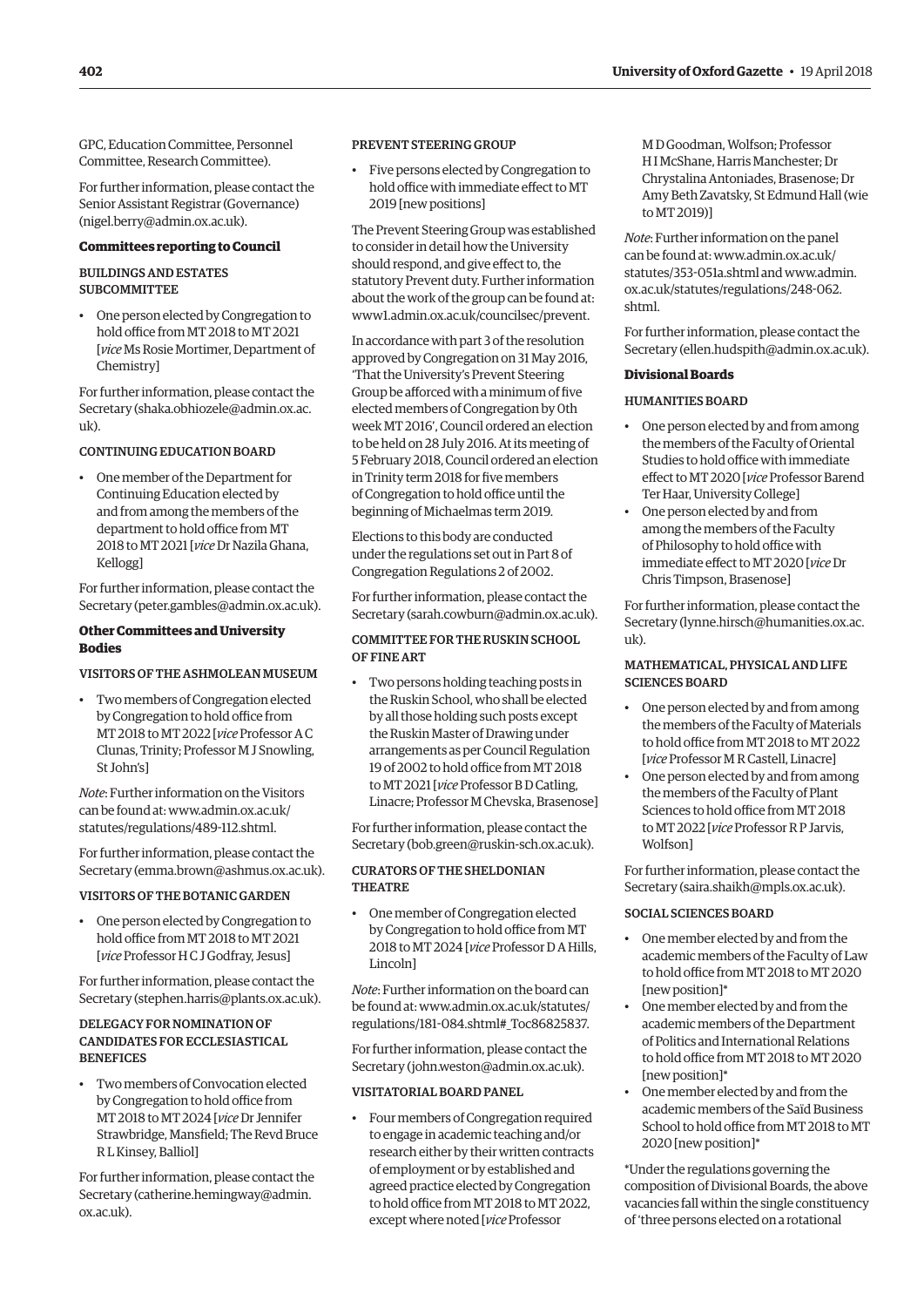basis by and from academic members of the following units of the division, with each person serving a two-year period: (a) the Department of Economics; (b) the Department of Education; (c) the Faculty of Law; (d) the Department of Politics and International Relations; (e) the School of Geography and the Environment; and (f) the Saïd Business School'. The last units elected to this constituency were (i) the Department of Economics, (ii) the Department of Education and (iii) the School of Geography and the Environment.

For further information about the Board, [please contact the Secretary \(catherine.](mailto:catherine.paxton@socsci.ox.ac.uk) paxton@socsci.ox.ac.uk).

# **Faculty Boards**

# BOARD OF THE FACULTY OF ENGLISH LANGUAGE AND LITERATURE

• Five persons elected by and from the members of the faculty of English Language and Literature to hold office from MT 2018 to MT 2020 [*vice* Dr S-M Evangelista, Trinity; Dr Paulina Kewes, Jesus; Professor Rhodri Lewis, St Hugh's; Professor Matthew Reynolds, St Anne's; Dr Daniel Thomas, Wadham]

For further information, please contact the Secretary [\(sadie.slater@ell.ox.ac.uk\).](mailto:sadie.slater@ell.ox.ac.uk)

# BOARD OF THE FACULTY OF LAW

• One Ordinary Member elected by and from all members of the faculty exclusive of the persons qualified to be Official Members as per Regulation 10 of Council Regulations 19 of 2002 to hold office with immediate effect to MT 2019 [*vice* Professor Julie A Dickson, Somerville]

For further information, please contact the Secretary [\(charlotte.vinnicombe@law.ox.ac.](mailto:charlotte.vinnicombe@law.ox.ac.uk)  $11k$ 

# BOARD OF THE FACULTY OF LINGUISTICS, PHILOLOGY AND PHONETICS

• Four persons elected by and from among the members of the Faculty of Linguistics, Philology and Phonetics to hold office from MT 2018 to MT 2020 [new positions]

These elections are advertised in anticipation of the changes to the regulations made by Council, which will come into effect on 6 April 2018 and which will reduce the number of elected members on this Board from five to four. The changes to the regulations were published in the 22 March 2018 issue of the *Gazette*.

For further information, please contact the Secretary [\(administrator@ling-phil.ox.ac.](mailto:administrator@ling-phil.ox.ac.uk) [uk\).](mailto:administrator@ling-phil.ox.ac.uk) 

# BOARD OF THE FACULTY OF ORIENTAL **STUDIES**

• Five persons elected by and from among the members of the Faculty of Oriental Studies to hold office from MT 2018 to MT 2020 [*vice* Professor M D Goodman, Wolfson; Professor Jeremy Johns Wolfson; Professor Ulrike Roesler, Wolfson; Professor Zeynep Yürekli-Görkay, Wolfson; Professor Stefano Zacchetti, Balliol]

For further information, please contact the Secretary ([thomas.hall@orinst.ox.ac.uk\).](mailto:thomas.hall@orinst.ox.ac.uk)

# BOARD OF THE FACULTY OF PHILOSOPHY

• Four persons elected by and from among the members of the Faculty of Philosophy to hold office from MT 2018 to MT 2020 [*vice* Professor Alison Hills, St John's; Dr Joseph Schear, Christ Church; A D Gomes, Trinity; Dr Luca Castagnoli, Oriel]

For further information, please contact the Secretary ([rachael.sanders@philosophy.](mailto:rachael.sanders@philosophy.ox.ac.uk) [ox.ac.uk\).](mailto:rachael.sanders@philosophy.ox.ac.uk)

## **Notes**:

Nominations in writing for the elections on 7 June, by four members of Congregation other than the candidate, will be received by the Elections Office, at the University Offices, Wellington Square, up to **4pm on 10 May**.

At least one nomination in respect of each candidate must be made on an official [nomination form \(available on www.admin.](www.admin.ox.ac.uk/elections/forms/index.shtml) ox.ac.uk/elections/forms/index.shtml).

All candidates are asked to note the general requirements that apply to all committee members, as set out in Council Regulations 14 of 2002 (General Regulations of Council for Committees) [\(www.admin.ox.ac.uk/](http://www.admin.ox.ac.uk/statutes/regulations/519-122.shtml) [statutes/regulations/519-122.shtml\).](http://www.admin.ox.ac.uk/statutes/regulations/519-122.shtml)  Current members seeking re-election are also asked to check for specific restrictions on consecutive service. Please note that a candidate may not be nominated to more than one constituency on the same committee at the same time. For further information, please see the eligibility and amendments to nominations sections on the General Information page of the elections website ([www.admin.ox.ac.uk/](http://www.admin.ox.ac.uk/elections/geninfo.shtml) [elections/geninfo.shtml\).](http://www.admin.ox.ac.uk/elections/geninfo.shtml)

Candidates are invited to include with their nomination forms a written statement of no more than 250 words setting out his or her reasons for standing, and qualifications for the office being sought.

In the event of a contested election, candidates' statements will be available online at [www.admin.ox.ac.uk/elections](http://www.admin.ox.ac.uk/elections)  and published in the *Gazette* dated 24 May. Voters may wish to wait until they have read these statements before returning their ballot papers. Ballot papers will be sent out to members of Congregation as soon as possible after the closing date for nominations. Completed ballot papers must be received by the Elections Office not later than **4pm on 7 June**.

If the number of nominations received by the closing date is no more than sufficient to fill the vacancies, the candidates nominated shall be deemed to be duly elected as of the close of the nomination period on 10 May. When required, places will be allocated according to academic standing, as defined in Council Regulations 22 of 2002, Part 2: Academic Precedence and Standing, made by Council on 26 June 2002.

If the number of nominations received by the closing date is less than sufficient to fill the vacancies, those candidates nominated will be deemed elected unopposed, and the remaining vacancies will lapse, in which case, in accordance with the regulations, the places must remain vacant until appointments are made jointly by the Vice-Chancellor and Proctors.

For further information, please contact the Elections Officer [\(shirley.mulvihill@admin.](mailto:shirley.mulvihill@admin.ox.ac.uk) [ox.ac.uk\).](mailto:shirley.mulvihill@admin.ox.ac.uk)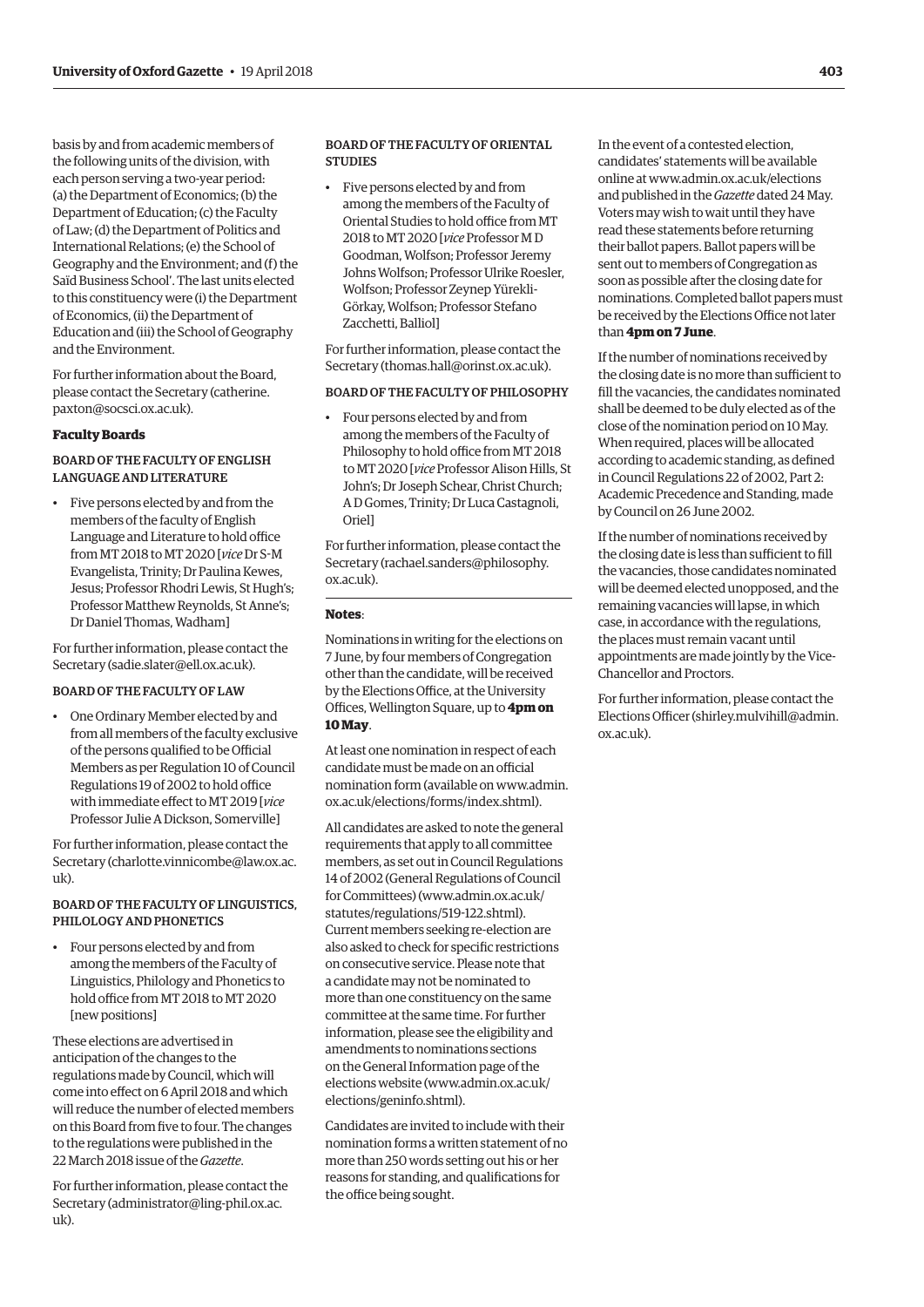# <span id="page-11-0"></span>Advertisements

# **Terms and conditions of acceptance of advertisements**

You are advised to view our full Terms and Conditions of acceptance of advertisements. Submission of an advertisement implies acceptance of our terms and conditions, which may be found at https://gazette.web.ox.ac. [uk/classified-advertising-gazette, and may](https://gazette.web.ox.ac.uk/classified-advertising-gazette)  also be obtained on application to *Gazette* Advertisements, Public Affairs Directorate, University Offices, Wellington Square, Oxford  $OX12ID$ 

# **Miscellaneous**

# **Social Sciences and Humanities Ethics Committee (SSH IDREC) lay members sought**

**The Social Sciences and Humanities Research Ethics Committee of Oxford University** seeks to appoint 2 external members to review applications for ethics approval for research investigations in social sciences and humanities, where this involves human participants and personal data. They will also contribute to development of University policies and procedures for such research. External members cannot be currently employed by, or studying at, the University or colleges in any capacity. Applicants should have an interest in contributing to ethical review and helping to ensure that the dignity, rights and welfare of all those involved in research is protected. Specific academic qualifications or ethical expertise not necessary. Experience within commercial or public administration, community organisations, education, welfare services or the criminal justice system, whilst not exhaustive, could all be relevant. Above all is an ability to look with objectivity at issues identified in a research proposal, to demonstrate sound judgement, the availability, willingness and ability to comment regularly and promptly on ethics applications via email and SharePoint, and to attend termly ethics meetings. The post is unpaid but reasonable travel costs are reimbursed. Members will therefore need to live within reasonable travel distance from Oxford. Application deadline: 30 Apr. Further [information: researchsupport.admin.ox.ac.uk/](https://researchsupport.admin.ox.ac.uk/governance/ethics/committees/members) governance/ethics/committees/members.

# **Oxford Tropical Research Ethics Committee seeks external member**

**OxTREC reviews the ethics of University medical research studies** to be conducted outside the EU. External members should live near Oxford and be able to attend 6 meetings annually. Experience of tropical countries an advantage. No specialist medical knowledge necessary. Oxford University employees/ students not eligible. Reasonable travel expenses reimbursed for this voluntary role. Further details: https://researchsupport. admin.ox.ac.uk/sites/default/files/ [researchsupport/documents/media/further\\_](https://researchsupport.admin.ox.ac.uk/sites/default/files/researchsupport/documents/media/further_particulars_for_oxtrec_lay_members.pdf) particulars for oxtrec lay members.pdf.

# **Oxford Book Fair**

**PBFA Oxford Book Fair** at Oxford Brookes, Headington Campus, Gipsy Lane: Sat 21 Apr (noon–6pm) and Sun 22 Apr (10am–4pm). Vast selection of antiquarian and collectable books, prints and ephemera with more than 90 exhibiting booksellers. Admission £2 or free tickets via [www.oxfordbookfair.org. Te](http://www.oxfordbookfair.org)l: 07921 151496.

# **Research funding**

**ResearchProfessional.com** is an online research funding opportunities database and alerting service. The University has a sitewide licence, so it is freely accessible to anyone with an ox.ac.uk email address. Find out more about ResearchProfessional.com, including user guides and training sessions, on the Research Services website ([www.admin.ox.ac.](http://www.admin.ox.ac.uk/researchsupport/findfunding/rp) [uk/researchsupport/findfunding/rp\).](http://www.admin.ox.ac.uk/researchsupport/findfunding/rp) 

## **The Anchor**

**The Anchor pub**, dining rooms and terrace are situated in the heart of Jericho. We serve simple, honest, fresh food with daily changing seasonal specials, an extensive wine list and great beer. Our 2 private dining rooms can seat 14 and 16 and are available for meetings or dinner parties. We are open 9am–11pm Mon– Fri and 8am–11pm Sat and Sun. 2 Hayfield Rd, Oxford OX2 6TT. Tel: 01865 510282. Web: [www.theanchor ox](http://www.theanchor)ford.com.

# **Shezan Restaurant**

**Mughal Indian cuisine** at Shezan: 1st floor, 135 High St, Oxford. From our kitchen to your table, we bring you fresh herbs, spices, roots, fragrances and the Mughal tradition of passion for good food. Serving as dining rooms since 1915. Open daily noon–3pm and 5.30pm–11pm. Tel: 01865 251600. Website: [www.shezanoxford.co.uk.](http://www.shezanoxford.co.uk)

# **Exhibition and talks**

**Paintings by Nick Mynheer and Robert Wright** will be on exhibition at St Giles' Church, Oxford, 14 Apr–20 May. A series of 5 1-hour talks will be given in the Church each Thurs lunchtime starting at 12.30pm. The exhibition can be seen when the Church is

open, after services and daily between noon and 2pm. Retiring collection at talks. Details at [www.ocsg.uk.net.](http://www.ocsg.uk.net)

# **Craft Courses**

**Ardington School of Crafts** offers short courses with practising craftspeople in beautiful surroundings near Wantage. 200 courses between 1 and 3 days, from stained glass and silver jewellery to textiles and carving, all held in our well-equipped workshops. Unearth your hidden talents and discover why people keep coming back to Ardington School of Crafts. Gift vouchers [available. See: www.ardingtonschoolofcrafts.](www.ardingtonschoolofcrafts.com) com. Tel: 01235 833433.

# **UK Brain Bank for Autism and Related Developmental Research, JR**

**The developing brain is altered in autism** but neuroscientists do not know how or why. Research is needed to understand the causes and biological basis of autism, to develop better interventions to improve the lives of those directly affected by it. Such critical research is hindered by the scarcity of donated human brain tissue. Control tissue, donated by people who do not have autism, is needed for comparison just as much as donations by people who do – and the NHS organ donor scheme does not include brain donation. We particularly want younger people to consider making a pledge to donate their brain after death (the further the brain is from its inception, the more difficult it is to understand the process of its development, so we do not take donations from people over 65 not directly affected by autism). See www. [medsci.ox.ac.uk/news/understanding-autism](www.medsci.ox.ac.uk/news/understanding-autism-donate-your-brain-for-autism-research)donate-your-brain-for-autism-research for information and to register as a donor.

## **Restore Garden Café**

**Spacious café set in award-winning gardens** with delicious food and coffees using organic, Fairtrade and local produce where possible. Plants, handmade gifts and cards for sale. Open Mon–Sat, 10am–4pm, Manzil Way, Cowley Rd, Oxford OX4 1YH. All proceeds to Restore, Oxfordshire mental health charity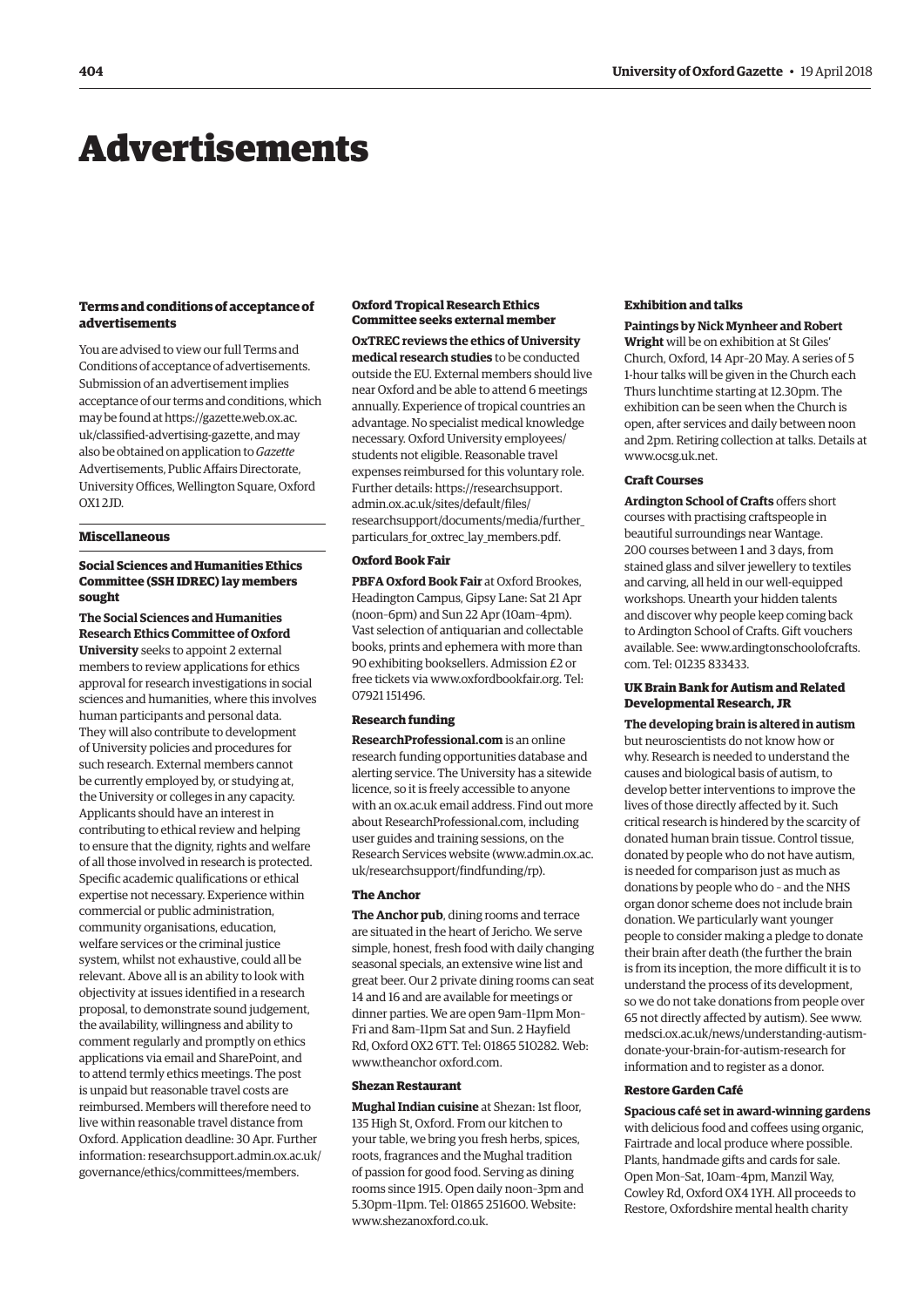(registered charity number 274222): [www.](http://www.restore.org.uk) [restore.org.uk.](http://www.restore.org.uk)

#### **Oxford University Hospitals NHS Trust**

**OUH wants you to take part in its future**. If you have a contract of employment with the University of Oxford in a department within the Medical Sciences Division, or hold an honorary contract award with OUH for at least 12 months, you can join our staff constituency. University of Oxford staff belonging to other departments can join us as public members. To join us, visit [www.ouh.nhs.uk/ft.](http://www.ouh.nhs.uk/ft)

# **Research participants sought**

**TARS study:** would you like to reduce your smoking but aren't ready to quit? If you smoke more than 10 cigarettes a day and want to cut down but not quit, we would like to invite you to take part in the TARS research study. For more information: www.plymouth.ac.uk/ [research/primarycare/trial-of-physical-activity](www.plymouth.ac.uk/research/primarycare/trial-of-physical-activity-and-reduction-of-smoking-tars)and-reduction-of-smoking-tars or contact the study team at the University of Oxford: email: [tars@phc.ox.ac.uk or](mailto:tars@phc.ox.ac.uk) tel: 01865 617963.

**Healthy men and women aged 30–50** are needed for a research study investigating the effects of specific dietary nutrients on liver fat and adipose tissue metabolism. For further [information please contact louise.dennis@](mailto:dennis@ocdem.ox.ac.uk) ocdem.ox.ac.uk or 01865 857203.

**Register for Friends of Oxford Dementia and Ageing Research** (OxDARE). We are looking for healthy people over 40 years old who are interested in dementia and ageing research and would like to join our Friends of OxDARE Research Register. By joining you will find out about potential research opportunities and can get involved with [research. Please email oxdare@psych.ox.ac.](mailto:oxdare@psych.ox.ac.uk) uk for an online registration form or more information.

**If you would like to keep informed** of currently recruiting vaccine studies at the University for healthy adult volunteers and children, you can subscribe to the Oxford Vaccine Centre newsletters at http://trials. [ovg.ox.ac.uk/trials/subscribe-our-newsletter.](https://trials.ovg.ox.ac.uk/trials/subscribe-our-newsletter)  Subscribers can opt out at any time.

#### **Groups and societies**

**The Oxford University Newcomers' Club** at the University Club, 11 Mansfield Rd, OX1 3SZ, welcomes the wives, husbands or partners of visiting scholars, of graduate students and of newly appointed academic and administrative members of the University. We offer help, advice, information and the opportunity to meet others socially. Informal coffee mornings are held in the club every Wednesday 10.30am–noon (excluding the Christmas vacation). Newcomers with children (0–4) meet every Fri in term 10.15am–11.45am. We have a large programme of events including

tours of colleges, museums and other places of interest. Other term-time activities include a book group, informal conversation group, garden group, antiques group, opportunity to explore Oxfordshire and an opportunities in Oxford group. Visit our website: [www.](http://www.newcomers.ox.ac.uk) [newcomers.ox.ac.uk.](http://www.newcomers.ox.ac.uk) 

# **Oxford Research Staff Society (OxRSS)**

is run by and for Oxford research staff. It provides researchers with social and professional networking opportunities, and a voice in University decisions that affect them. Membership is free and automatic for all research staff employed by the University of Oxford. For more information and to keep up to date, see: web: [www.oxrss.ox.ac.uk;](http://www.oxrss.ox.ac.uk)  Facebook: [http://fb.me/oxrss; Tw](http://fb.me/oxrss)itter: @ ResStaffOxford[; mailing list: researchstaff](mailto:researchstaff-subscribe@maillist.ox.ac.uk)subscribe@maillist.ox.ac.uk.

# **Restoration and Conservation of Antique Furniture**

**John Hulme** undertakes all aspects of restoration. 30 years' experience. Collection and delivery. For free advice, telephone or write to the Workshop, 11A High St, Chipping Norton, Oxon, OX7 5AD. Tel: 01608 641692.

# **Sell your unwanted books**

**Sell your unwanted books** at competitive prices. If you need extra space or are clearing college rooms, a home or an office, we would be keen to quote for books and CDs. Rare items and collections of 75 or more wanted if in VG condition; academic and non-academic subjects. We can view and collect. Contact Graham Nelson at History Bookshop Ltd on 01451 821660 or [sales@historybookshop.com.](mailto:sales@historybookshop.com)

#### **Antiques bought and sold**

**Wanted and for sale** – quality antiques such as furniture, fire guards, grates and related items, silver, pictures, china and objects d'art etc. Please contact Greenway Antiques of Witney, 90 Corn Street, Witney OX28 6BU on 01993 705026, 07831 585014 or email jean greenway@hotmail.com.

# **Services Offered**

**Big or small, we ship it all**. Plus free pick up anywhere in Oxford. Also full printing services available (both online and serviced), 24 hour photocopying, private mailing addresses, fax bureau, mailing services and much more. Contact or visit Mail Boxes Etc, 266 Banbury Rd, Oxford. Tel: 01865 514655. Fax: 01865 514656. Email: [staff@mbesummertown.co.uk.](mailto:staff@mbesummertown.co.uk)  Also at 94 London Rd, Oxford. Tel: 01865 [741729. Fax: 01865 742431. Email: staff@](mailto:staff@mbeheadington.co.uk) mbeheadington.co.uk.

**Carpenter/joiner**. For bookcases, wardrobes, etc, made on site to your specifications.

Portfolio available. Call Rob Guthrie on 01608 677423 (evening) or 07961 444957 (daytime). Email: [rob.s.guthrie@gmail.com. W](mailto:rob.s.guthrie@gmail.com)eb: [www.](http://www.robguthrie.co.uk) [robguthrie.co.uk.](http://www.robguthrie.co.uk)

#### **Situations Vacant**

**Are you looking for interesting and stimulating temporary work?** Are you available immediately to work in and around the Oxford area? Do you have administration or clerical skills? Then we would be very interested in talking to you. The Temporary Staffing Service is an internal department supplying temporary workers to a wide range of temporary assignments across the vast network of departments within the University. Further information: 01865 61[2360, tssapply@](mailto:tssapply@admin.ox.ac.uk) admin.ox.ac.uk o[r www.admin.ox.ac.uk/tss/](www.admin.ox.ac.uk/tss/tempstaff)

#### **Houses to Let**

tempstaff.

**Spacious, detached, furnished family house** to let in Old Marston from mid-Aug 2018. Convenient for city centre by bike, bus, car or walking through University Parks. Large secluded and productive garden, private parking for cars. £2,400 pcm. Ideally we are looking for a family who will take it and look after it for about 1 year in the first instance. Contact Professor Richard Harley by mobile: 07926 172483 or email: [rth@phys.soton.ac.uk.](mailto:rth@phys.soton.ac.uk)

# **Flats to Let**

**Situated in a pleasant block**, modern first-floor flat, 1 double, 1 single bedrooms. Well-equipped kitchen, shower room. Large lounge/diner opening onto small balcony, overlooking Oxford Marina and River Thames. TV and Wi-Fi. Designated parking space. Easy walking distance to rail station and city centre. All linen provided. Rental £1,250 pm, all bills included. Please tel: 02076 920439 or email: [maureenoxford@mac-daddy.co.uk.](mailto:maureenoxford@mac-daddy.co.uk)

**Sabbatical: Edinburgh apartment** available for sublet 1 May–28 July. Prefer 1 month minimum. Rent £1,200 pm including cleaning, Wi-Fi, bills. 1-bedroom Victorian tenement, separate living room and kitchen. Huge (double-glazed) windows, excellent views, walking distance to Edinburgh University. Dishwasher, washing machine (sheets, towels, dishes, kitchen supplies) good Wi-Fi and close to shops and restaurants. Note this is a top (3rd) floor apartment with no lift. See: [https://](https://tinyurl.com/EDIflatlet) [tinyurl.com/EDIflatlet. Em](https://tinyurl.com/EDIflatlet)ail: catherine. [porter@hw.ac.uk.](mailto:porter@hw.ac.uk)

**Sunny 1-bedroom flat** in east Oxford available starting 1 May, available furnished or unfurnished. Comes with a private patio, dedicated parking space and shares a secure bike shed with 1 other flat; perfect for a postdoc or academic visitor. It lies on a small quiet street 5 mins' walk to shops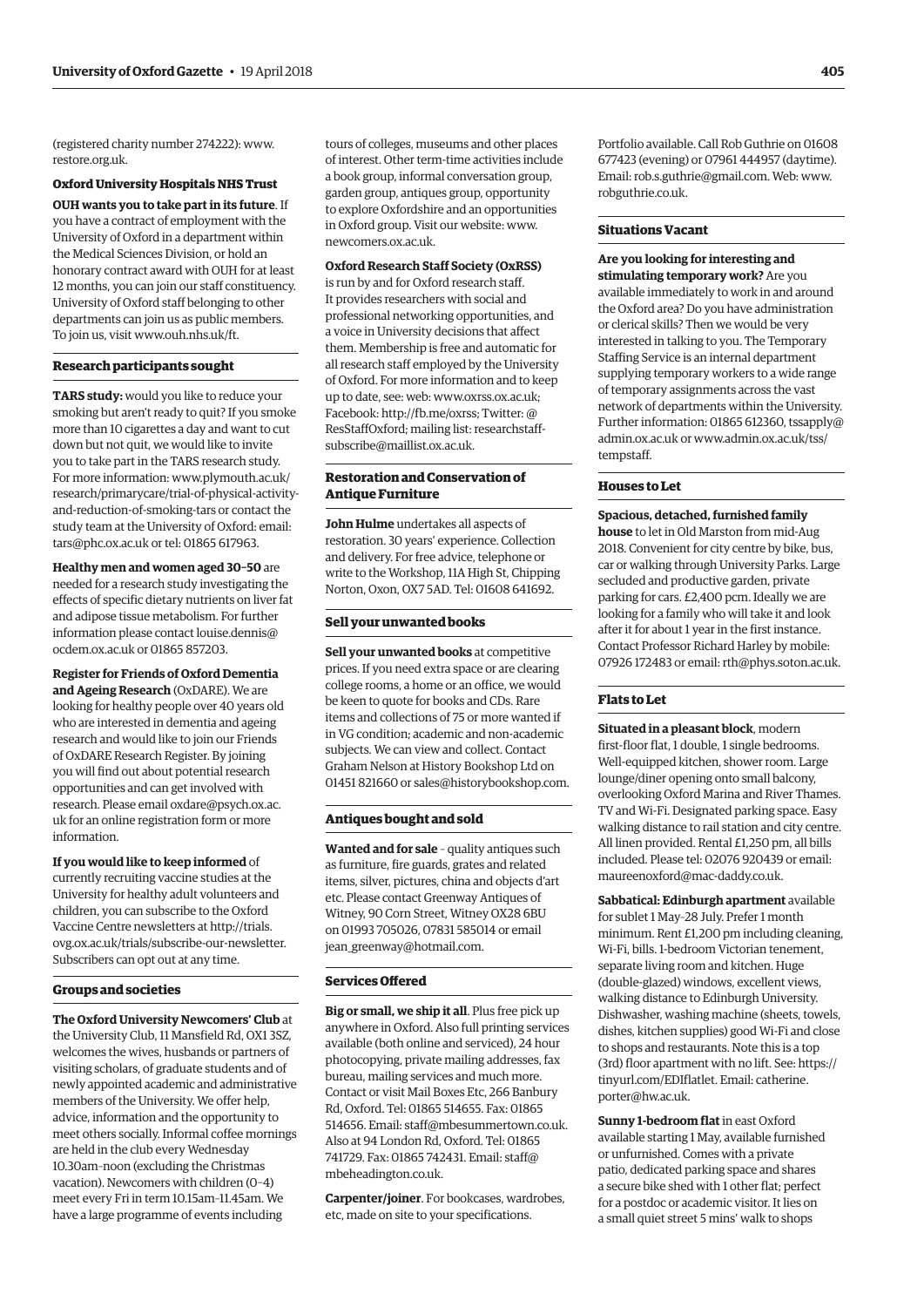and restaurants and a short distance to the [University. £950 pcm. Email: aptbrookox@](mailto:aaptbrookox@gmail.com) gmail.com.

#### **An exclusive early-bird rental**

**accommodation opportunity!** 5 brand new 1-bedroom serviced apartments available from Jul in an ideal central Summertown location, with café culture on the doorstep! Tailored serviced accommodation packages for corporate and college tenants by individual negotiation. Off-street gated car parking also available. To be the first, contact Adam Coope on 01865 554577 or [adamc@scottfraser.co.uk.](mailto:adamc@scottfraser.co.uk)

**1-bedroom flat,** central north Oxford, OX2 6JH. Light and airy. First floor overlooking communal gardens. Entryphone. 5 mins' walk St Antony's and 10 to ROQ and St Giles'. Good decorative order; carpeted throughout; walk-in shower; underfloor heating in shower room; new double glazing throughout. No smoking/pets. Occupation May. Prefer long let but consider 4 months. £1,100pcm. More information including floor plan EPC and [pictures, contact the owners: kitandliz@gmail.](mailto:kitandliz@gmail.com) com.

# **Accommodation Offered**

**Visiting academics welcomed** as paying guests for short or long stays in comfortable home of retired academic couple. Situated in quiet, leafy close in north Oxford within easy distance of main University buildings, town centre, river, shops and restaurants. Rooms have free TV, Wi-Fi, refrigerator, microwave, kettle, tea, coffee, central heating. Linen, cleaning, breakfast all included in the very moderate terms. Email: [DVL23@me.com.](mailto:DVL23@me.com)

**scottfraser** - market leaders for quality Oxfordshire property. Selling, letting, buying, renting, investing – we are here to help. Visit [www.scottfraser.co.uk fo](http://www.scottfraser.co.uk)r more information or call: Headington sales: 01865 759500; Summertown sales: 01865 553900; East Oxford sales: 01865 244666; Witney sales: 01993 705507; Headington lettings: 01865 761111; Summertown lettings: 01865 554577; East Oxford and student lettings: 01865 244666; Witney lettings: 01993 777909.

**Looking for accommodation for less than 12 months?** North Oxford Property Services offers accommodation from 1 month up to 12 months 'term accommodation'. It is often difficult to rent a property for under 12 months, so why not give us a ring on 01865 311745.

**Looking for responsible, relaxed, groovy, tidy professional** to rent a room in our house in Iffley Fields. We're married with a 3-year-old. A nice attic room, with double bed and bathroom. Wi-Fi, garden, close to town, Brookes, the river and Cowley Rd. Ideally ASAP for 3–6 months. All bills included. Email: [davetriff@doctors.org.uk.](mailto:davetriff@doctors.org.uk)

**New York City**: Jun–Oct sublet in Brooklyn (Williamsburg). Waterfront luxury flat. Breathtaking views in new building. Sleeps 4 (king double bed, queen sofabed). Fully furnished, well-equipped kitchen, washer/ drier in unit. 24-hour doorman. Fitness centre, indoor/outdoor swimming pool, whirlpool, steam room. Communal roof deck, outdoor grills, lounge. Adjacent to East River ferry to Manhattan and DUMBO. 5 mins to L subway. Email: [antoniabullard2@gmail.com.](mailto:antoniabullard2@gmail.com)

#### **Accommodation Sought**

**Seeking a home in Summertown/Jericho** for 1 Sept for approx. 2 years. We are a mature and responsible professional couple with 2 daughters (16 and 11), no pets, non-smoking. 3+ double bedrooms, furnished to a good standard preferable, yard, 1.5+ baths, parking. [Max £2,000 monthly. Email: jmhsinclair@](mailto:jmhsinclair@gmail.com) gmail.com.

**A visiting scholar** to Corpus Christi seeks a home to rent in Oxford for autumn 2018 (Aug/Sept–Christmas/Dec) for her and her family. We are 2 adults, children of 8 and 13 years, and a small, friendly and minimally shedding Australian terrier. We are primarily looking for something within walking/biking distance from the city centre, 2–4 bedrooms, reasonably priced, preferably furnished, with a fenced backyard. All proposals will be carefully [considered. Please contact pauliina.remes@](mailto:pauliina.remes@filosofi.uu.se) filosofi.uu.se.

#### **Self-catering Apartments**

**Visiting Oxford?** Studio, 1-, 2- and 3-bed properties conveniently located for various colleges and University departments. Available from 1 week to several months. Apartments are serviced, with linen provided and all bills included. Details, location maps and photos can be found on our website at [www.](http://www.shortletspace.co.uk) [shortletspace.co.uk. Co](http://www.shortletspace.co.uk)ntact us by email on [stay@shortletspace.co.uk or](mailto:stay@shortletspace.co.uk) call us on 01993 811711.

**Shortlet studios** for singles or couples needing clean, quiet self-catering accommodation for weeks or months. Handy for High St (town, colleges), Cowley Rd (shops, restaurants), University sportsground (gym, pool), Oxford Brookes campuses, buses (London, airports, hospitals). Modern, selfcontained, fully furnished including cooking and laundry facilities, en-suite bathroom, Wi-Fi broadband, TV/DVD/CD, central heating, cleaning and fresh linen weekly. Off-road parking for cars and bikes. Taxes and all bills [included. Enquiries: stay@oxfordbythemonth.](mailto:stay@oxfordbythemonth.com) com.

# **Looking for 5-star serviced accommodation**

right in the heart of the city? Swailes Suites offer city centre, award winning maisonettes and apartments providing that 'home from

home' feel that will help you get the most out of your stay. The Swailes Suites 'easy in, easy out' flexible booking arrangements, from 3 days to 6 months, together with good transport links make arrival and departure hassle-free. Check out our website at [www.](http://www.swailessuites.co.uk) [swailessuites.co.uk, co](http://www.swailessuites.co.uk)ntact Debbie on 01865 318547 or email [debbie@nops.co.uk. Of](mailto:debbie@nops.co.uk)fice established more than 25 years in 47 Walton Street, Jericho, OX2 6AD.

**The only Visit England 5-star rated** selfcatering accommodation in Oxford city

centre. In the heart of the city, a quiet location overlooking the Castle mound. 1-bedroom semi-serviced apartment with highest-quality facilities: a location and set-up that cannot be bettered for an academic, professional let. Modern luxury at its comfortable best. Web: [www.pmcdomus.co.uk. Em](http://www.pmcdomus.co.uk)[ail: pat@](mailto:pat@pmcdomus.co.uk) pmcdomus.co.uk. Tel: 01869 277557.

#### **Holiday Lets**

**Cornwall cottage** and restored chapel in quiet hamlet on South West Coast Path within 100m of the sea and minutes from Caerhays and Heligan. Each property sleeps 6. Comfortably furnished, c/h, wood burner and broadband. Ideal for reading, writing, painting, walking, bathing, bird watching. Beautiful beach perfect for bucket and spade family holidays. Short winter breaks available from £250. Tel: 01865 558503 or 07917 864113. Email: [gabriel.amherst@btconnect.com. Se](mailto:gabriel.amherst@btconnect.com)e: [www.](http://www.cornwallcornwall.com) [cornwallcornwall.com.](http://www.cornwallcornwall.com)

# **Choose from over 11,000 holiday villas**

and apartments in Spain with Clickstay. We make it easy for you to make the perfect choice with our verified renter reviews and a dedicated customer services team. You can choose from modern apartments in Mallorca to whitewashed traditional fincas in Tenerife from just £73 pw! Many of our rental properties have private pools, sea views and large gardens with BBQ facilities. See: [www.](http://www.clickstay.com/spain) [clickstay.com/spain.](http://www.clickstay.com/spain)

#### **Houses for Sale**

**Mosaics, Oxford** – an exciting new development and demonstrator NHS Healthy New Town – within easy reach of the city and Headington via networks of cycle routes and public transport. Stylish and architecturally elegant properties: from 1-bedroom modern apartments to spacious detached family houses. Show apartment and home open daily 10am–5.30pm. Help to Buy available. Contact Savills: 01865 269010. For more information see: [http://mosaicsoxford.co.uk.](http://mosaicsoxford.co.uk)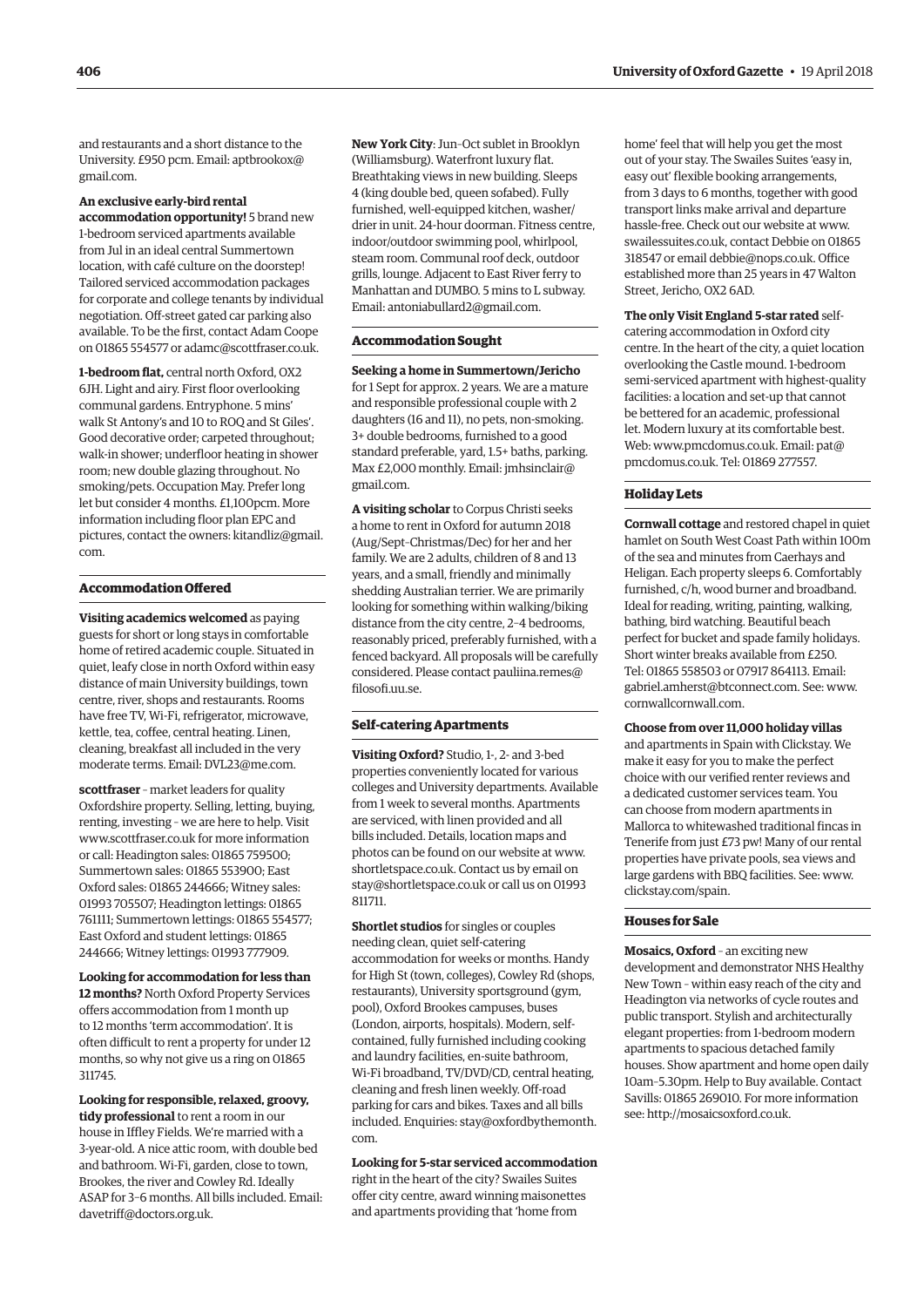<span id="page-14-0"></span>Notifications

of Prizes,

Funding

Grants and

# Notifications of Vacancies

Please refer to the website, or contact the email address shown, for further details of the awards below.

Students of the University should refer to the Student Funding website for advice [on fees and funding at www.ox.ac.uk/](www.ox.ac.uk/feesandfunding) feesandfunding.

# **Oxford Italian Association: Clara Florio Cooper Memorial Bursaries and Grants**

Oxford Italian Association; Clara Florio Cooper Memorial Bursaries and Grants; open to graduates researching any aspects of Italian culture; up to a total of £1,500; 18 M[ay; http://toia.co.uk/resources/](http://toia.oc.uk/resources/bursaries) bursaries (enqu[iries: dante.ceruolo@lang.](mailto:dante.ceruolo@lang.ox.ac.uk) ox.ac.uk)

Please refer to the website, or contact the email address shown, for further details of the vacancy. For a full list of vacancies in the [University and colleges, see www.ox.ac.uk/](www.ox.ac.uk/about_the_university/jobs) about the university/jobs.

The University is committed to equality and valuing diversity.

# **University of Oxford**

# **Pro-Vice-Chancellor (Research and Innovation)**

The University of Oxford is seeking to appoint a full-time Pro-Vice-Chancellor (Research and Innovation) to provide leadership across the collegiate University and externally on a range of research and innovation issues. The appointment will commence on 1 September 2018 or as soon as possible thereafter.

The Pro-Vice-Chancellor (Research and Innovation) will take a major responsibility for the University's research and innovation activities and strategies. The key responsibilities of this post are to lead the development and evolution of the University's Research Strategy with due regard to Oxford's mission and positioning in the scholarly world; to provide academic leadership for the University's REF submission; to chair the University's Research and Innovation Committee; to lead at local, national and international level the development of research alliances with other universities, research providers and funding agencies; to lead and champion the University's Knowledge Exchange activities; and to represent the University at local and regional level with regard to research, innovation and knowledge exchange.

Deadline for applications: Thursday 24 May 2018. For more details about the post and [full application instructions, see www.ox.ac.](www.ox.ac.uk/about/jobs/academic/index) uk/about/jobs/academic/index.

# **Other University vacancies**

University of Oxford; 1-year University Drama Officer 2018–19; £18,777; 9 May; [adrienne.lingard@admin.ox.ac.uk](mailto:adrienne.lingard@admin.ox.ac.uk)

Faculty of Law; Professorship of Intellectual Property and Information Technology [Law; 30 May; www.ox.ac.uk/about/jobs/](www.ox.ac.uk/about/jobs/academic/index) academic/index

University of Oxford and Merton; Associate Professorship (or Professorship) in Spanish Golden Age Literature and Tutorial Fellowship in Spanish (from 1 October 2018); £46,336–£62,219 plus £10,000 housing [allowance pa; noon, 2 May; www.merton.](www.merton.ox.ac.uk/jobs#spanish) ox.ac.uk/jobs#spanish

Ashmolean Museum in association with St John's; Assistant Curator/Lecturer; £24,983– £29,799; noon, 26 April; www.recruit. [ox.ac.uk/pls/hrisliverecruit/erq\\_jobspec\\_](www.recruit.ox.ac.uk/pls/hrisliverecruit/erq_jobspec_version_4.jobspec?p_id=134353) version\_4.jobspec?p\_id=134353

Saïd Business School; American Standard Companies Professorship of Operations [Management; 2 May; www.ox.ac.uk/about/](www.ox.ac.uk/about/jobs/academic/index) jobs/academic/index

Saïd Business School; Dubai Ports World Professorship of Entrepreneurship and [Innovation; 2 May; www.ox.ac.uk/about/](www.ox.ac.uk/about/jobs/academic/index) jobs/academic

Department of Economics; two Professorships of Economics; 11 May; [www.](http://www.ox.ac.uk/about/jobs/academic/index) [ox.ac.uk/about/jobs/academic/index](http://www.ox.ac.uk/about/jobs/academic/index)

Department of Experimental Psychology; Watts Professorship of Psychology; 1 June; [www.recruit.ox.ac.uk](http://www.recruit.ox.ac.uk)

Mathematical Institute; Sedleian Professorship of Natural Philosophy [\(Applied Mathematics\); 18 June; www.ox.ac.](www.ox.ac.uk/about/jobs/academic/index) uk/about/jobs/academic/index